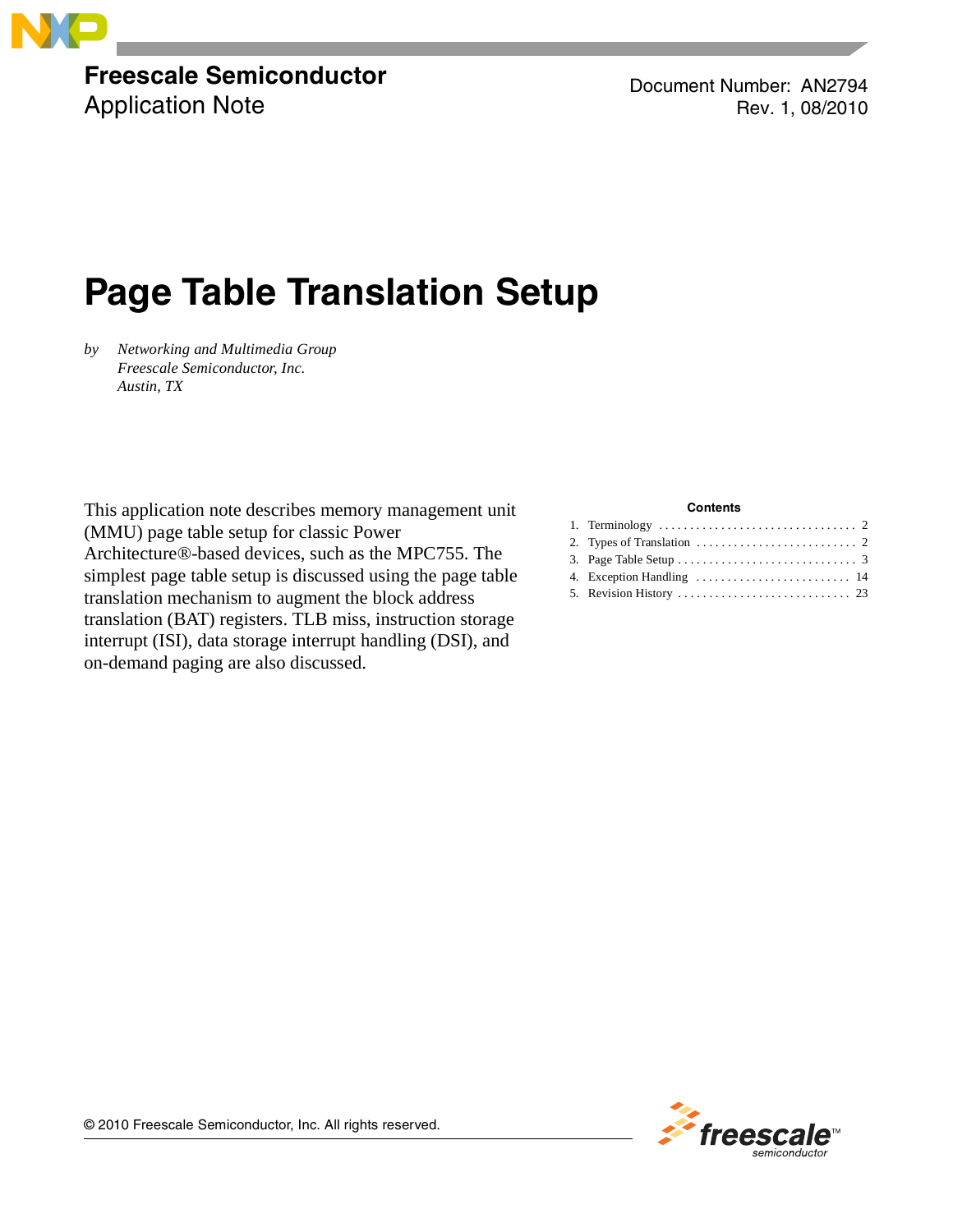

# <span id="page-1-1"></span>**1 Terminology**

The following terms are used in this document:

| <b>BAT</b>     | Block address translation mechanism. A set of registers that contain the<br>translation information and access privileges for blocks of memory.                                       |
|----------------|---------------------------------------------------------------------------------------------------------------------------------------------------------------------------------------|
| <b>DINK</b>    | Dynamic interactive nano kernel. This is a nano kernel and debugger for the<br>PowerPC systems.                                                                                       |
| <b>DSI</b>     | Data storage interrupt (offset 0x300). This is the exception that a Power<br>Architecture-based processor takes when a data access cannot be translated by the<br>MMU.                |
| <b>ISI</b>     | Instruction storage interrupt (offset 0x400). This is the exception that a Power<br>Architecture-based processor takes when an instruction access cannot be<br>translated by the MMU. |
| Hash function  | A mathematical construct that generates indexes (hash values) into a table to<br>minimize collisions.                                                                                 |
| Hash collision | A condition where two hash values index into the same table entry.                                                                                                                    |
| <b>MMU</b>     | Memory management unit. This on-chip unit manages memory accesses on a<br>processor.                                                                                                  |
| <b>MSR</b>     | Machine state register. Contains information on various states of the processor.                                                                                                      |
| Page           | 4 Kbytes of contiguous memory starting at a 4-Kbyte boundary                                                                                                                          |
| <b>PTE</b>     | Page table entry. Contains the information on how a memory page may be<br>translated. PTEs are stored in memory and each one is 8 bytes in size.                                      |
| <b>PTEG</b>    | A group of 8 PTEs. The address of a PTEG should be aligned to a 64-byte<br>boundary.                                                                                                  |
| SDR1           | A register that defines the high-order bits for the physical base address and the size<br>of the page table.                                                                          |
| <b>SRx</b>     | Segment register used for page translation.                                                                                                                                           |
| SRR1           | Machine status save restore register 1. This register stores information when an<br>exception is taken.                                                                               |
| <b>TLB</b>     | Translation lookaside buffers. These on-chip storage entities store (cache)<br>recently accessed PTEs.                                                                                |

# <span id="page-1-0"></span>**2 Types of Translation**

Processor-generated memory accesses require address translation before they go out to the memory subsystem. Instruction and data access translations are enabled through two bits (IR and DR, respectively) in the machine state register (MSR).

When translation is disabled the processor is said to be in real addressing mode. In this mode all memory is mapped one-to-one with effective memory/cache attributes (WIMG settings) of 0001 or 0011.

When translation is enabled, address translation is performed either through BATs or page tables and TLBs. [Figure 1](#page-2-1) summarizes the translation types.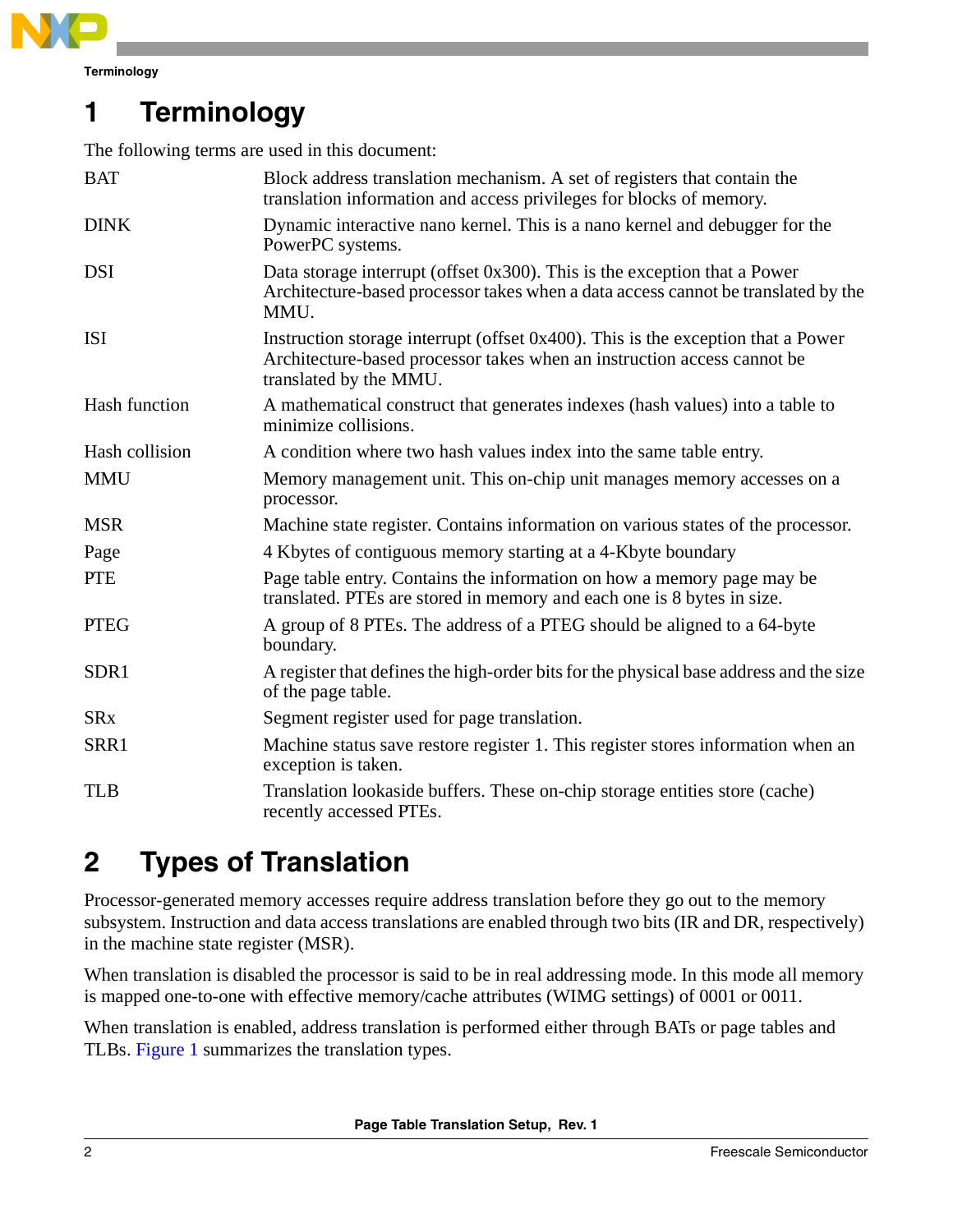**Page Table Setup**





**Figure 1. Address Translation Types**

<span id="page-2-1"></span>For more details about the translation types, see the *Programming Environments Manual for 32-Bit Implementations of the PowerPC Architecture™*.

# <span id="page-2-0"></span>**3 Page Table Setup**

This application note explains how to set up page tables for use as extra BATs. It does not provide detailed descriptions of registers and terms. These can be found in the *Programming Environments Manual for 32-Bit Implementations of the PowerPC™ Architecture*.

To set up page tables the following steps are followed. Note that the MMU should be off (translation disabled through MSR[IR,ID]) when the following setup is run. At the end of the setup, the MMU is turned back on.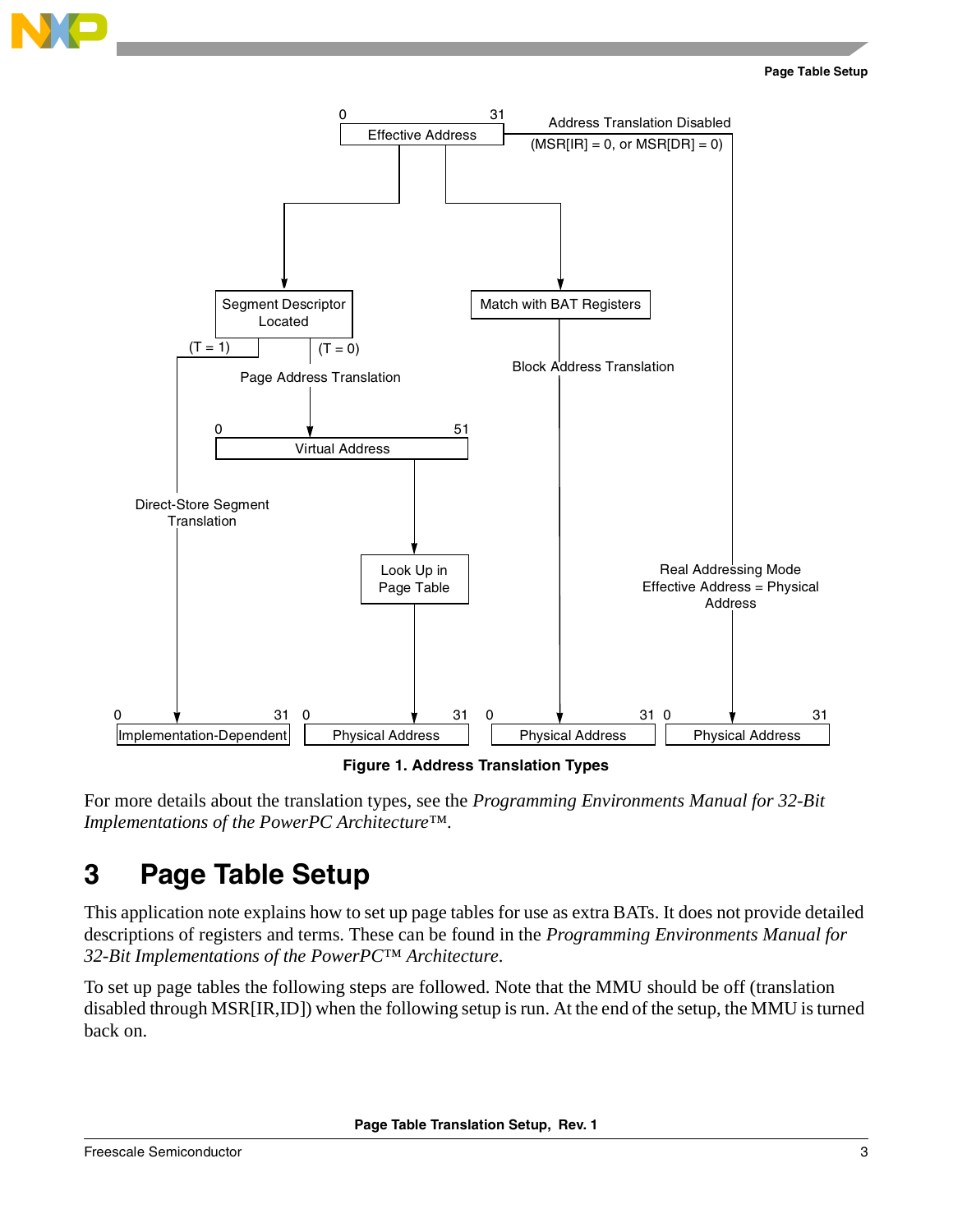

### <span id="page-3-1"></span>**3.1 Page Table Size**

One page table entry (8 bytes) covers 4 Kbytes of memory. For example, to set up pages for sixteen Mbytes of memory, 4096 entries (or 32 Kbytes of page table space) are required. However, due to the likelihood of collisions in accessing the PTEs, a minimum of four times as much, or 16384 entries (or 128 Kbytes of page table space), is recommended.

[Table 1](#page-3-0) lists the minimum recommended page table sizes for different memory sizes. The 'x' for HTABORG gets filled with the upper address bits of the page table in memory (see [Section 3.2,](#page-4-0)  ["Configuring SDR1 Register](#page-4-0)").

<span id="page-3-0"></span>

|                              | <b>Recommended Minimum</b>              |                                            |                           | <b>Settings for Recommended</b><br><b>Minimum</b> |                 |
|------------------------------|-----------------------------------------|--------------------------------------------|---------------------------|---------------------------------------------------|-----------------|
| <b>Memory Covered</b>        | <b>Memory for Page</b><br><b>Tables</b> | Number of<br><b>Mapped Pages</b><br>(PTEs) | Number of<br><b>PTEGs</b> | <b>HTABORG</b><br>(Maskable Bits)<br>$7 - 15$     | <b>HTABMASK</b> |
| 8 Mbytes $(2^{23})$          | 64 Kbytes (2 <sup>16</sup> )            | $2^{13}$                                   | $2^{10}$                  | <b>X XXXX XXXX</b>                                | 0 0000 0000     |
| 16 Mbytes $(2^{24})$         | 128 Kbytes (2 <sup>17</sup> )           | $2^{14}$                                   | $2^{11}$                  | x xxxx xxx0                                       | 0 0000 0001     |
| 32 Mbytes $(2^{25})$         | 256 Kbytes $(2^{18})$                   | $2^{15}$                                   | $2^{12}$                  | x xxxx xx00                                       | 0 0000 0011     |
| 64 Mbytes (2 <sup>26</sup> ) | 512 Kbytes $(2^{19})$                   | $2^{16}$                                   | $2^{13}$                  | x xxxx x000                                       | 0 0000 0111     |
| 128 Mbytes $(2^{27})$        | 1 Mbyte (2 <sup>20</sup> )              | $2^{17}$                                   | $2^{14}$                  | x xxxx 0000                                       | 0 0000 1111     |
| 256 Mbytes $(2^{28})$        | 2 Mbytes $(2^{21})$                     | $2^{18}$                                   | $2^{15}$                  | x xxx0 0000                                       | 0 0001 1111     |
| 512 Mbytes $(2^{29})$        | 4 Mbytes $(2^{22})$                     | $2^{19}$                                   | $2^{16}$                  | x xx00 0000                                       | 0 0011 1111     |
| 1 Gbytes $(2^{30})$          | 8 Mbytes $(2^{23})$                     | $2^{20}$                                   | $2^{17}$                  | x x000 0000                                       | 001111111       |
| 2 Gbytes $(2^{31})$          | 16 Mbytes $(2^{24})$                    | $2^{21}$                                   | $2^{18}$                  | x 0000 0000                                       | 0 1111 1111     |
| 4 Gbytes $(2^{32})$          | 32 Mbytes $(2^{25})$                    | $2^{22}$                                   | $2^{19}$                  | 0 0000 0000                                       | 1 1111 1111     |

|  | Table 1. Minimum Recommended Page Table Sizes |  |
|--|-----------------------------------------------|--|
|  |                                               |  |

Assuming the starting and ending memory addresses are in r3 and r4 registers respectively, the following code stores the page table size to r6.

//calculate PT\_size ((end-start)\*8/4096)\*4 or (end-start)/128

//minimum size of PT\_size is 64 Kbytes

//PT\_size is \* 4 (to satisfy minimum

//requirement) (see table 7-22 of PEM for 32 bit manual)

| sub  | r6, r4, r3                 |                             |
|------|----------------------------|-----------------------------|
| srwi | r6, r6, 7                  | //div by 128 to get pt_size |
|      | rlwinm. r8, r6, 20, 12, 31 | //is PT size >= 64 Kbytes   |
| bne  | cont                       |                             |
| lis  | r6, 0x10                   | //if not set to 64 Kbytes   |
|      |                            |                             |

cont: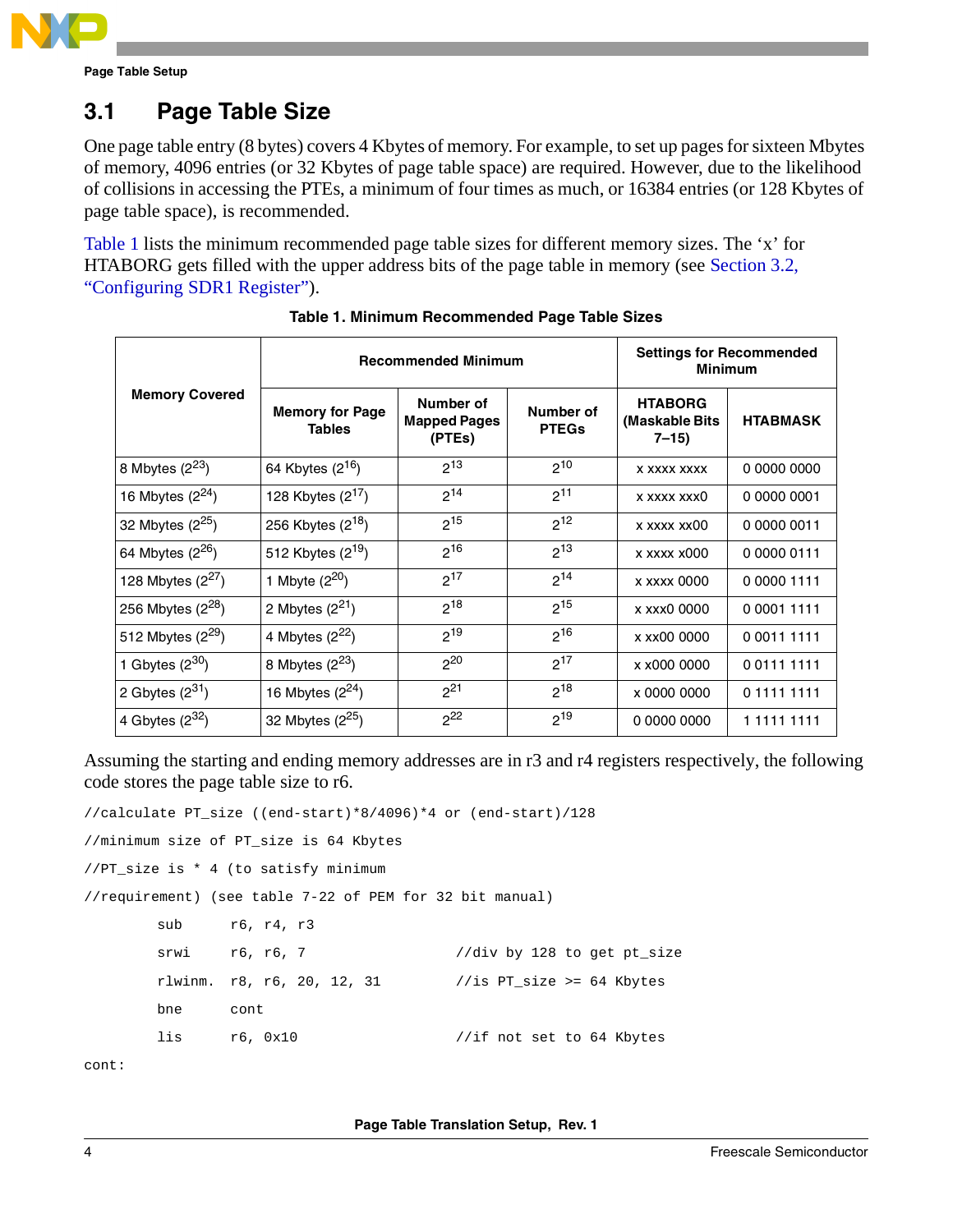

### <span id="page-4-0"></span>**3.2 Configuring SDR1 Register**

The HTABORG field of SDR1 register ([Figure 2](#page-4-1)) contains the upper 16 bits of the page table location. HTABORG

and HTABMASK of SDR1 register need to be programmed according to [Table 1.](#page-3-0)





<span id="page-4-1"></span>SDR1[HTABMASK] is a mask with as many low-order ones as there are low-order zeros in the HTABORG. For example, if the page table is located at 0x03A0\_0000, HTABORG and HTABMASK should be programmed to 0b0000\_0011\_1010\_0000 and 0b0000\_0000\_0001\_1111 respectively. The relation between the HTABMASK, HTABORG and the size of the memory constrain the location of the page table. The best way to satisfy these requirements is to place the page table at the upper end of the physical memory. For example, for 64 Mbytes of memory, 512 Kbytes of memory is required for the page tables (from [Table 1](#page-3-0)). Placing the table at the upper end of the memory will yield page table base address of 0x0400  $0000 - 0x0008$   $0000 = 0x03F8$  0000. An address of 0x03F8 0000 satisfies the requirement that HTABORG = 0b0000\_0011\_1111\_1000 and HTABMASK = 0b0000\_0000\_0000\_0111.

The following PowerPC assembly code calculates the page table location and sets the SDR1. In the assembly code, r6 contains the page table size (see [Section 3.1, "Page Table Size](#page-3-1)"), and memSize is a function that returns (in r3) the total memory available on a system. SDR1 is Special Purpose Register (SPR) 25.

```
//calculate PT_location (memSize-PT_size)
       bl memSize
       sub r3, r3, r6 //PT_loc=memSize-PT_size
//set up SDR1
        xor r9, r9, r9
        ori r9, r9, 0xffff
//set HTABORG of SDR1
        rlwinm r8, r9, 16, 0, 15 //r8=0xffff0000
       and r15, r3, r8 //r9=0x0000ffff
//set HTABMASK of SDR1
       //in C it is: 
        //for(i=0x0000ffff;(sdr1_value&(i<<16)) && i>0;i>>=1);
htabmask:
        rlwinm r8, r9, 16, 0, 15 //i<<16
       and. r8, r8, r15 //c1=sdr1_value & i<<16
```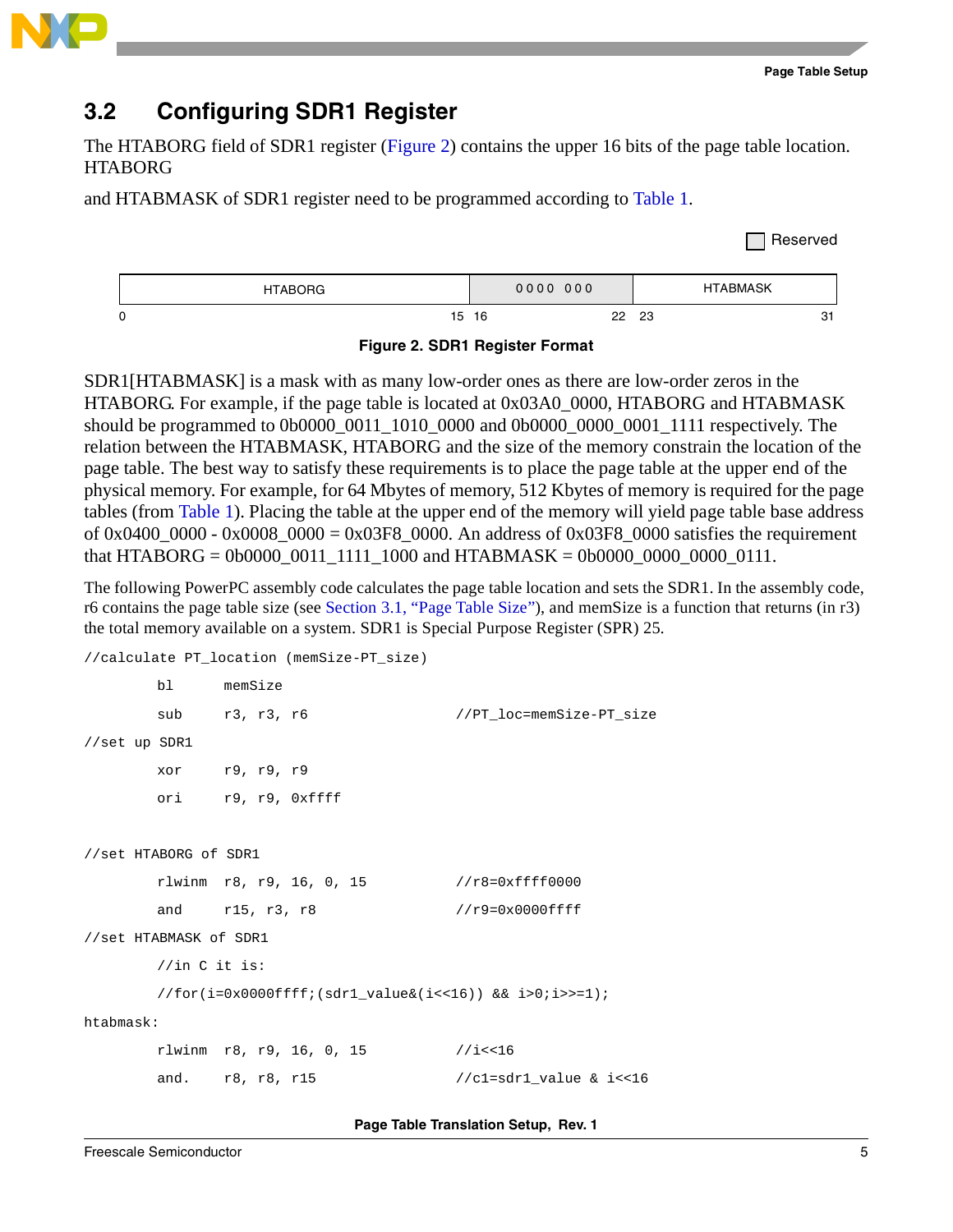

|                |               | beg exit htabmask                 | //if $cl=0$ then exit    |
|----------------|---------------|-----------------------------------|--------------------------|
|                | cmpli $r9, 0$ |                                   | $1/i > 0$ ?              |
|                |               | ble exit htabmask                 | //if $i = < 0$ then exit |
|                |               | srwi r9, r9, 1                    | $1/1$ >>=1               |
|                | $\mathbf{b}$  | htabmask                          |                          |
| exit htabmask: |               |                                   |                          |
|                |               | //now r9 should have the HTABMASK |                          |
|                |               | or r15, r15, r9                   |                          |
|                |               | mtspr 25, r15                     | //set SDR1               |

### **3.3 Configuring the Segment Registers**

The segment registers contain the virtual segment IDs (VSIDs) that are used for page table translation. The upper 4 bits of effective address dictate which segment register to use. If more than one segment register is being used, then each one needs to have a unique VSID. To accomplish this, the following code loads up the VSIDs with consecutive numbers. In the code, r8 and r9 contain the starting and ending address of the memory area to be covered by page tables.

```
//set up SRx
       rlwinm r3, r8, 4, 28, 31 //extract 4 MSBs
       rlwinm r4, r9, 4, 28, 31 //extract 4 MSBs
srx_set:
      bl set_srx //expects r8=value r9=sr index
       addi r3, r3, 1
       cmpw r3, r4
       ble srx_set
```
Where set\_srx is defined as:

//set srx registers

.global set\_srx

set\_srx:

 cmpwi r4, 0 beq mtsr0 cmpwi r4, 1 beq mtsr1 //fill in the same sequence for SR2 up to SR14 here cmpwi r4, 15 beq mtsr15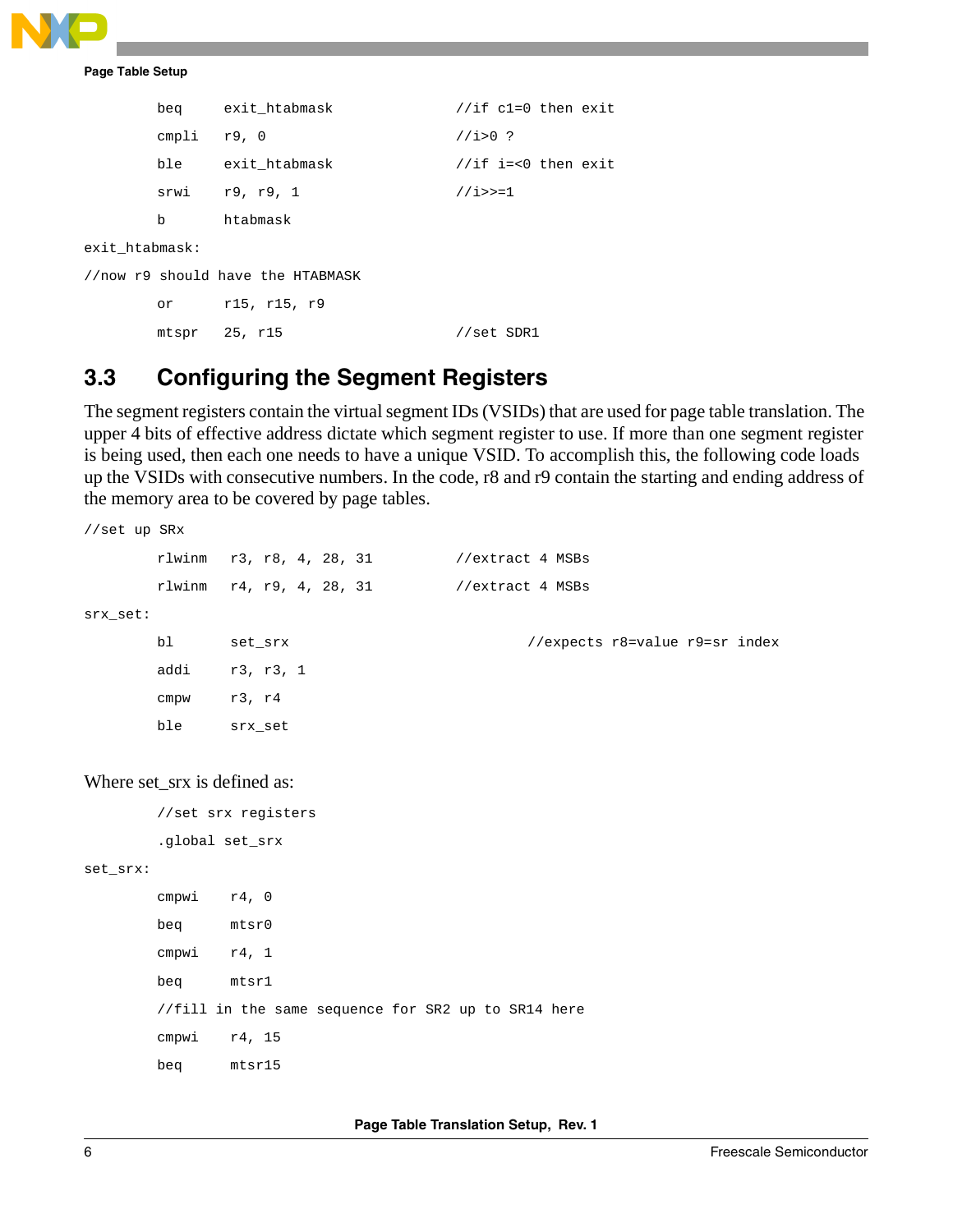

```
mtsr0: 
         mtsr 0, r3
         blr
mtsr1: 
         mtsr 1, r3
         blr
         //fill in the same sequence for SR2 up to SR14 here
mtsr15:
        mtsr 15, r3
```
blr

### **3.4 Clearing the Page Tables**

Before setting up the page tables, it is important to zero out the page table memory space first. This is because page table entries are searched by looking at the valid bit of the entries and finding an invalid entry. If the memory area is not cleared first, then false valid entries will create table collisions.

To clear the page table memory area, a simple store word instruction is used. Other means can be used as well. Assuming r6 contains the table size in bytes and r7 contains the table location, the following assembly code clears the page table memory.

//clear out page table memory rlwinm r6, r6, 30, 0, 31 //divide by 4 mtctr r6 xor r8, r8, r8 subi r7, r7, 4 //pre-decrement r7

zero\_out\_pte:

stwu  $r8, 4(r7)$ bdnz zero\_out\_pte

### **3.5 Constructing the Page Table**

When looking for a page table entry for a page  $(4-Kbyte block)$ , the processor uses a hash function, in combination with the segment registers (for the VSID field of the virtual address) and the SDR1 register, to construct a PTE group (PTEG) address (see [Figure 3\)](#page-7-0). In a similar fashion, when software sets up the page tables, it should use the same algorithm to construct the PTEG address for a PTE. Once the PTEG is calculated from the algorithm, then the first empty PTE (as indicated by the valid bit being cleared) is used to store the translation information. If all the PTEs in a PTEG are already used (valid), then the second hash value is generated from the first hash by inverting all the bits (one's complement). To indicate that the PTE is placed there using the second hash, the software sets the H bit in the upper PTE. The detailed assembly code is described in subsequent sections. The process is repeated for each page of the memory area that is covered by the page table.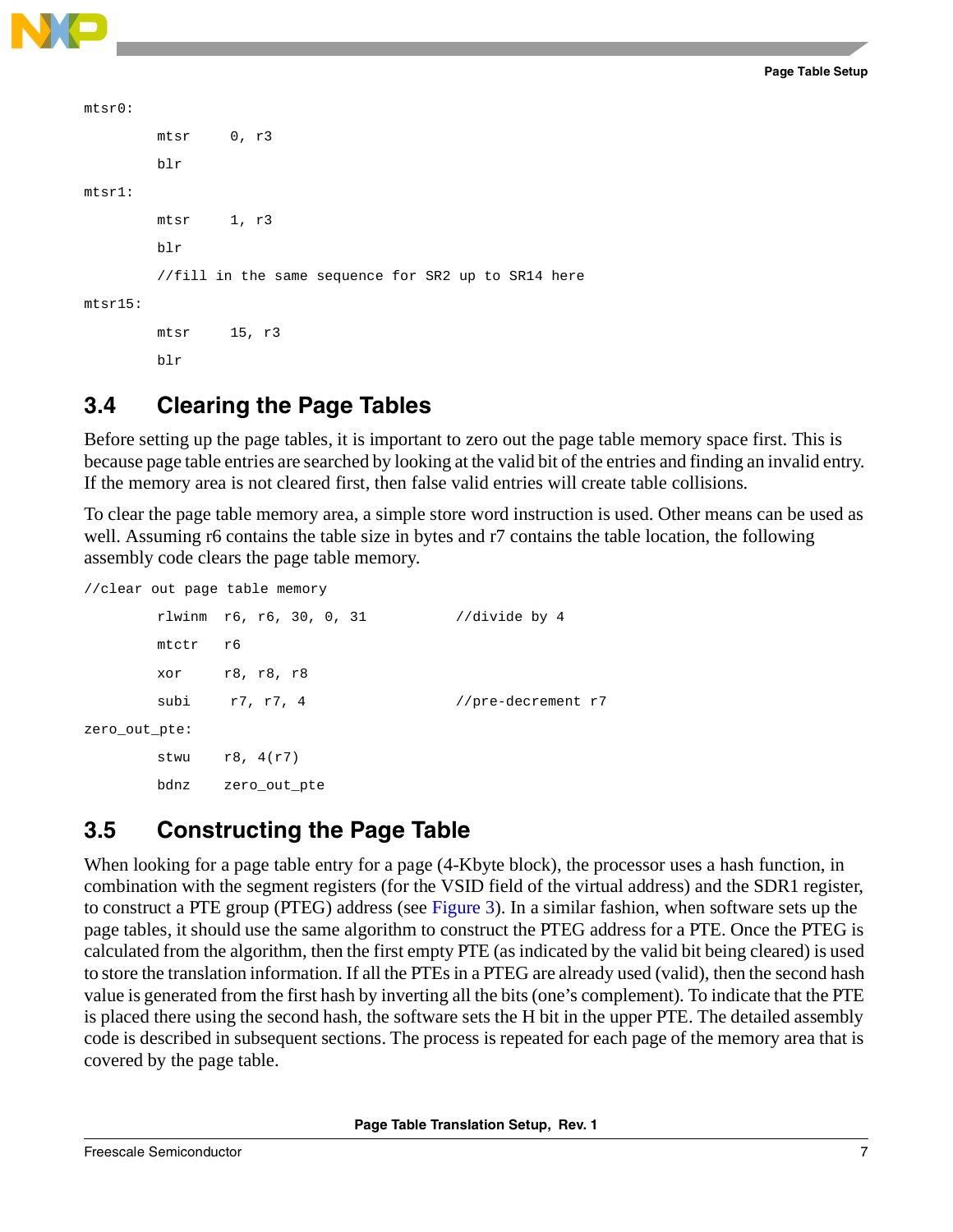



<span id="page-7-0"></span>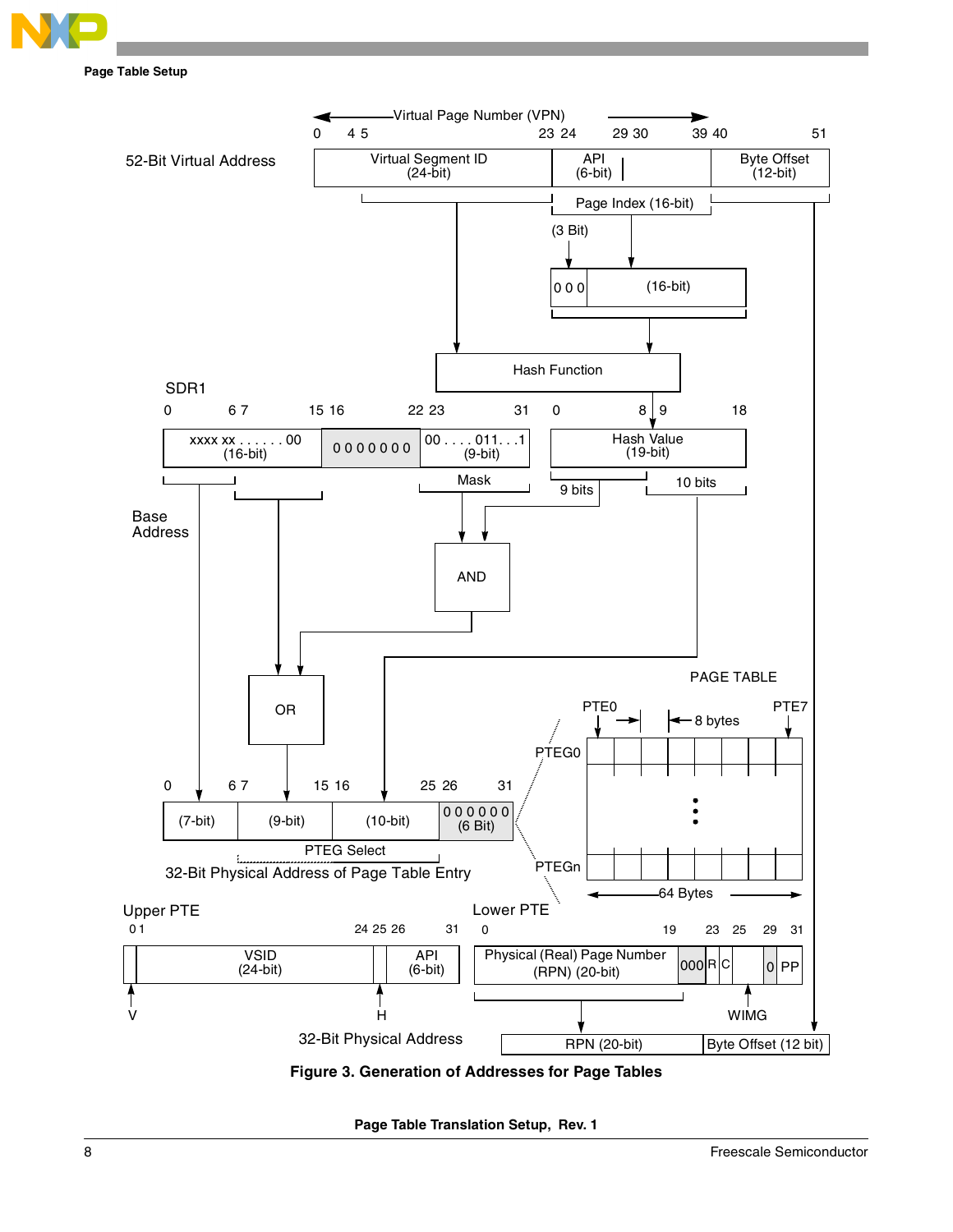



The following sections detail how a PTE is loaded into the table.

### **3.5.1 Segment Register Selection and Loop Setup**

PTEs are constructed for each page in the memory range covered. For each page we figure out which segment register to use. Segment register is selected by the 4 upper bits of the effective address (there are 16 segment registers). The following source code sets up the loop for each page in the address range that is to be covered and reads the appropriate segment register.

```
//loop for each 4k block of memory
load_PTEs: 
         cmpw r3, r4
         bge check_low_memory
//figure out which sr we need
         rlwinm r8, r3, 4, 28, 31
          //get_srx expects input in r8 and outputs to r13
          get_srx
Where get_srx is:
/get srx registers
          .global get_srx
get_srx:
         cmpwi r8, 0
         beq mfsr0
         cmpwi r8, 1
         beq mfsr1
         //...repeat for mfsr2 up to mfsr15
mfsr0: 
         mfsr r13, 0
         blr
mfcr1: mfsr r13, 1
         blr
        //...repeat for sr2 up to sr15
```
### <span id="page-8-0"></span>**3.5.2 Setting Up Upper and Lower PTEs**

PTEs have the format shown at the bottom of [Figure 3](#page-7-0), with an upper word and a lower word. We set up the PTE before we search in the table to find where to put it. The following code, which assumes SRx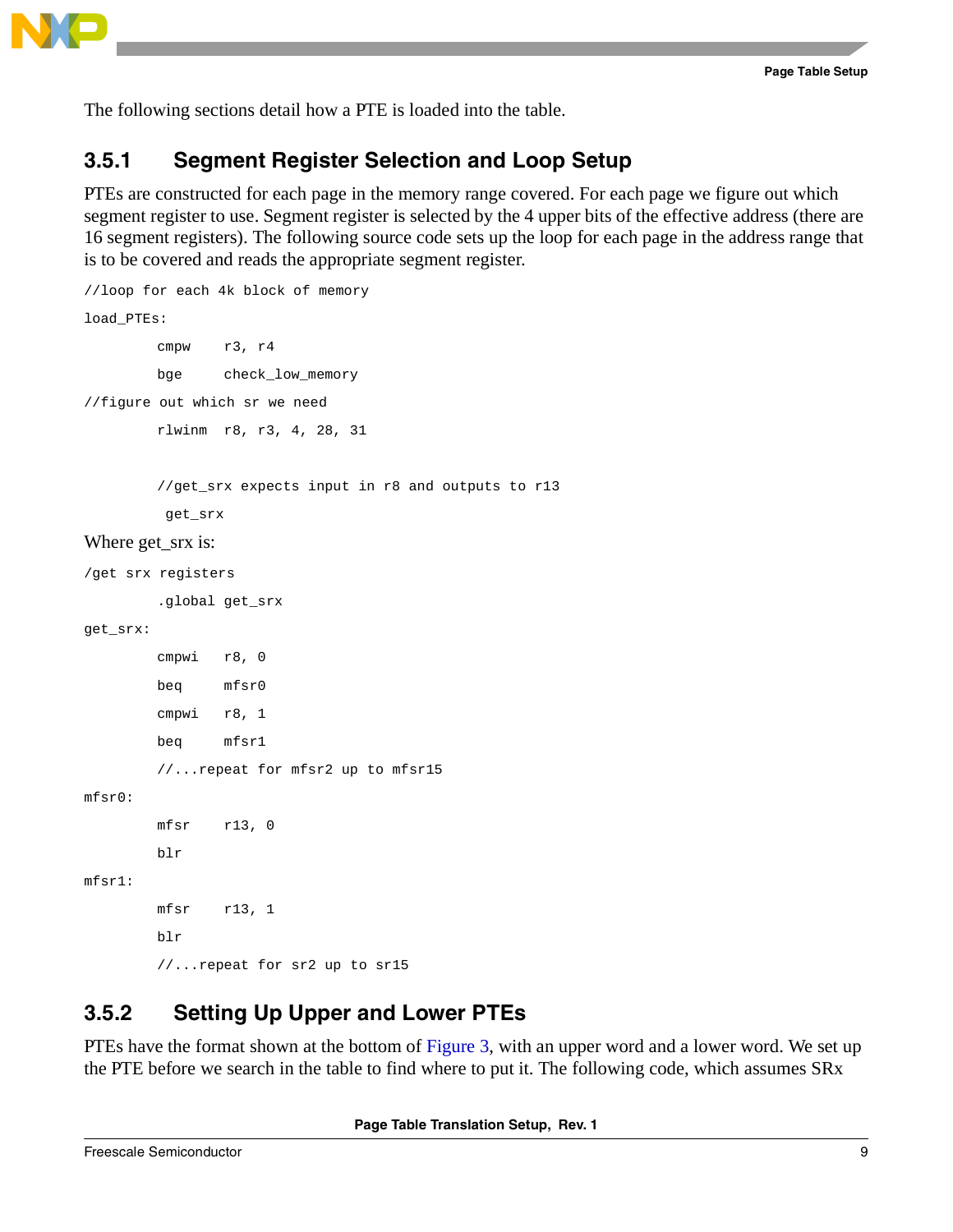

```
Page Table Setup
```
content in r13, effective address in r3 and WIMG bits in r5, sets up the upper word of the PTE in r11 and the lower word of the PTE in r12.

```
//construct V/VSID/API for loading to PTE later
 rlwinm r11, r13, 7, 1, 24 //extract VSID from SRx
 rlwimi r11, r3, 10, 26, 31 //extract API from EA 
                                //and insert in VSID/API reg
 oris r11, r11, 0x8000 //set Valid bit
//set up lower word of the PTE with EA=PA 
 rlwinm r12, r3, 0, 0, 19 //extract RPN
 rlwimi r12, r5, 3, 25, 28 //insert WIMG
 ori r12, r12, 0x182 //R=C=1,PP=10
```
### <span id="page-9-0"></span>**3.5.3 Generating the First Hash Value**

The first hash value is generated by performing an exclusive OR of the 19 low-order bits of the VSID and bits 4-19 of the effective address preceded by three 0s (see [Figure 4](#page-10-0)).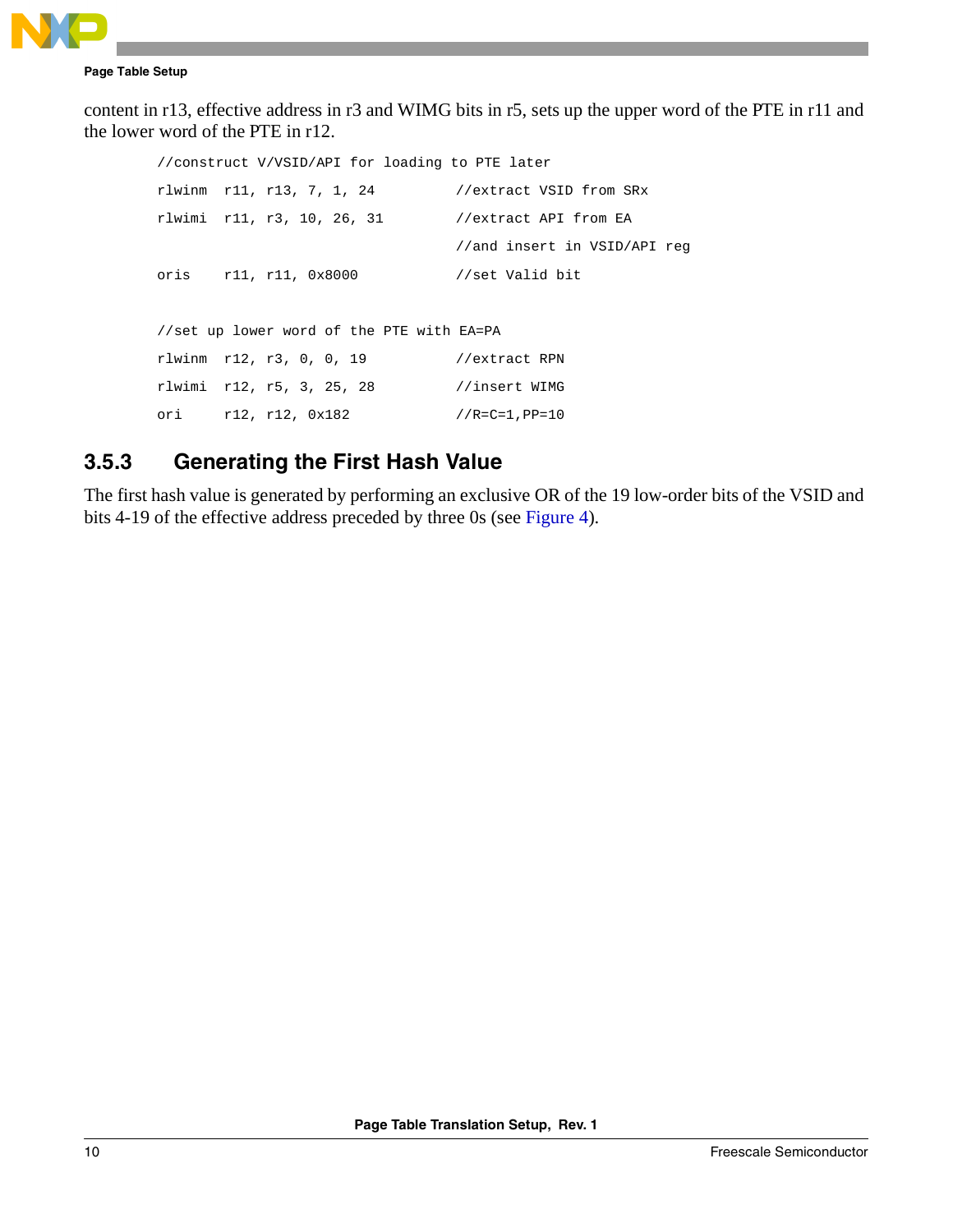



**Figure 4. Hashing Functions for Page Tables**

<span id="page-10-0"></span>The assembly code that generates the hash1 value is below. The code assumes the effective address is in r3 and the segment register contents are in r13. It stores the hash1 value into r14.

//hash1 = SRx[13-31] xor ( 0b000 || EA[4-19]) rlwinm r14, r3, 20, 16, 31 //extract EA[4-19] rlwinm r12, r13, 0, 13, 31 //extract SRx[13-31] xor r14, r14, r12 //xor the two

### <span id="page-10-1"></span>**3.5.4 Calculating the PTEG Address**

The PTEG address is then generated according to the algorithm shown in [Figure 3](#page-7-0). The code for this part of the algorithm is below. In this code, the SDR1 value is assumed to be contained in r15, and the hash1 value is stored in r15. At the end of this code, r9 holds the PTEG address.

```
 //calculate PTEG address
//PTEG address = SDR1[0-6] ||
 // (SDR1[7-15] | (SDR1[23-31] & hash[13-21]))
 // || hash[22-31] || 0b000000
```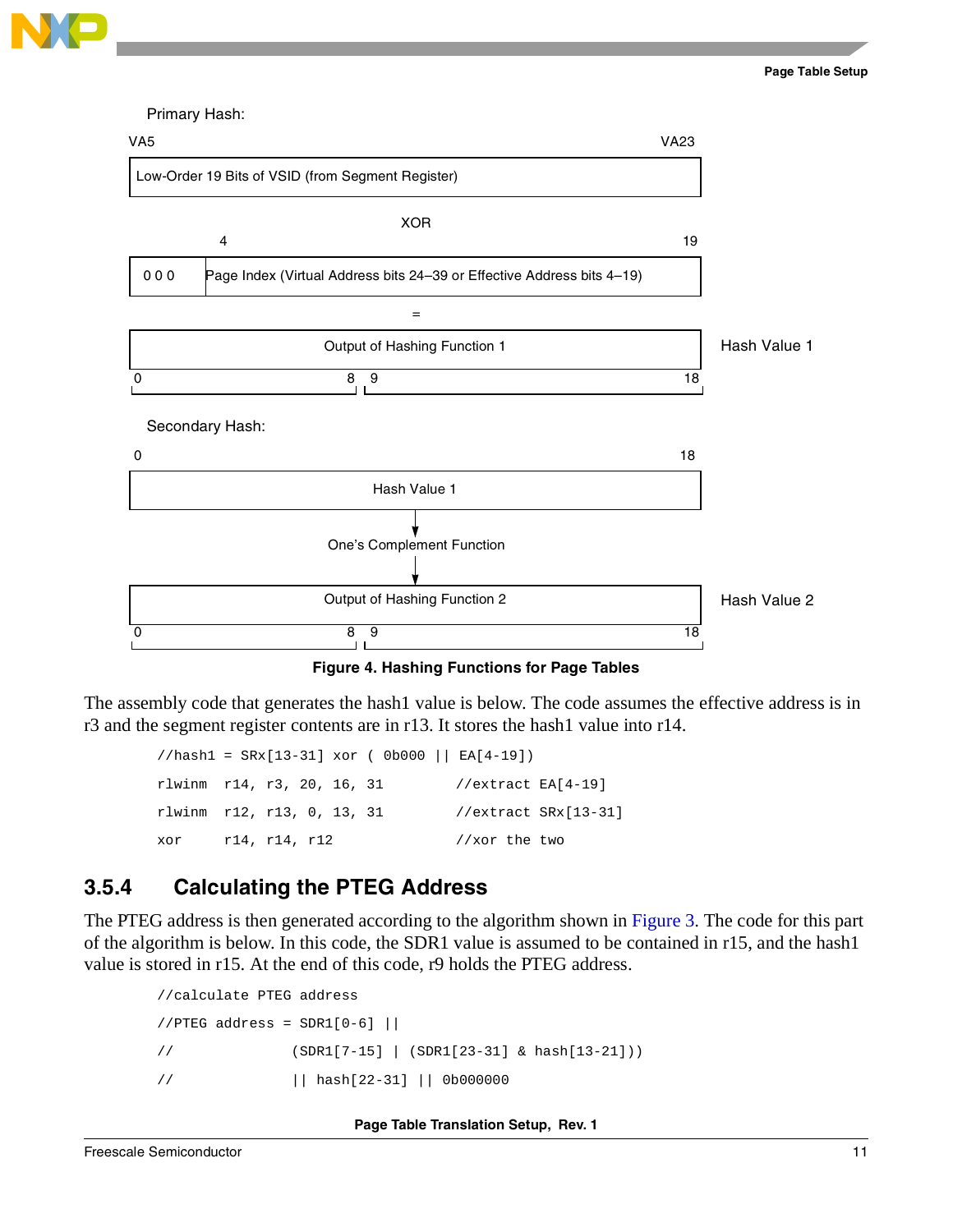```
calculate_PTEG:
        rlwinm r12, r14, 22, 23, 31 //hash[13-21]
       and r12, r12, r15 //tmp1 = SDR1[23-31] & hash[13-21]
        rlwinm r8, r15, 16, 23, 31 //SDR1[7-15]
        or r12, r12, r8 //tmp2 = SDR1[7-15] | tmp1
       xor r9, r9, r9 //zero out PTEG address
        rlwimi r9, r15, 0, 0, 6 //insert SDR1[0-6] into PTE addr[0-6]
       rlwimi r9, r12, 16, 7, 15 //insert \temp2 \t into PTE \taddr[7-15] rlwimi r9, r14, 6, 16, 25 //insert hash[22-31] into 
                                      //PTE addr[16-25]
```
### **3.5.5 Searching for an Empty PTE location**

After we have the address of the PTEG, we traverse through the eight PTEs within the PTEG to find an empty (available) PTE. An empty PTE is identified by its valid bit (bit 0 of the upper PTE) being clear. In this code, r9 holds the address of the PTEG.

```
//search for an entry within the 8 PTEs in the PTEG
subi r9, r9, 8 //pre-decrement r9 for PTE search
 //search and insert entry 
 li r10, 8
 mtctr r10
```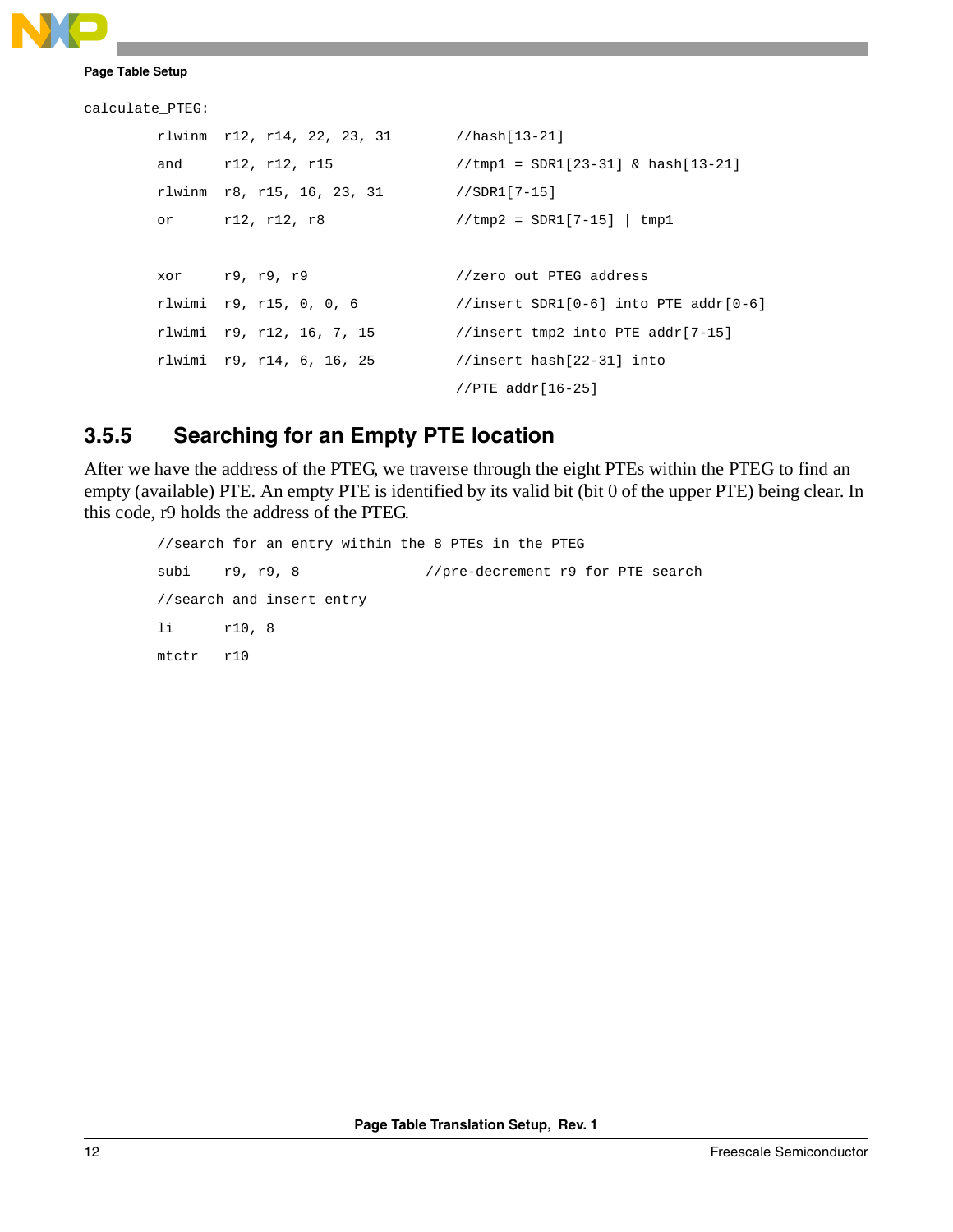next:

```
lwzu r8, 8(r9) //load PTE
 rlwinm. r8, r8, 1, 31, 31 //check valid bit
beq exit_loop //if we find an empty PTE then
                              // exit loop
bdnz next //otherwise continue
//if we get here then we did not find an empty entry in which case we generate
//2nd hash (see Section 3.5.7, "Generating the Second Hash Value")
```
## **3.5.6 Loading the Upper and Lower Words of PTE**

After we have successfully located an empty PTE location, we load the PTE we constructed in [Section 3.5.2, "Setting Up Upper and Lower PTEs,](#page-8-0)" to the empty table location.

exit\_loop: //we have found an empty PTE. Populate it for current EA stw r11, 0(r9) //load upper word of PTE stw r12, 4(r9) //load lower word of PTE

### <span id="page-12-0"></span>**3.5.7 Generating the Second Hash Value**

If there is no empty PTE within the PTEG in the previous section, a second hash is calculated. The second hash is a one's complement of the first hash (see [Figure 4](#page-10-0)). The following code first checks if second hash has already been attempted (indicated by the H bit in the PTE (contained in r11) that we are trying to insert to the table). If not, then it performs the second hash; otherwise, it flags an error. The first hash is assumed to be in r14.

```
//Check to see whether second hash already tried
 rlwinm. r12, r11, 26, 31, 31 //check for H bit in V/VSID/API 
                               // register
bne return_error //if set, flag an error
 //if second hash not tried, then try second hash
xoris r14, r14, 0xffff //ones-complement hash1
xori r14, r14, 0xffff //r14=hash2
 ori r11, r11, 0x40 //set H bit in V/VSID/API register
b calculate_PTEG // to indicate 2nd hash
```
### **3.5.8 Set Up Completion**

The preceding setup is performed for each page in the address range covered. If an error is encountered (see [Section 3.5.7, "Generating the Second Hash Value](#page-12-0)"), an error is returned to the calling routine and the program exits.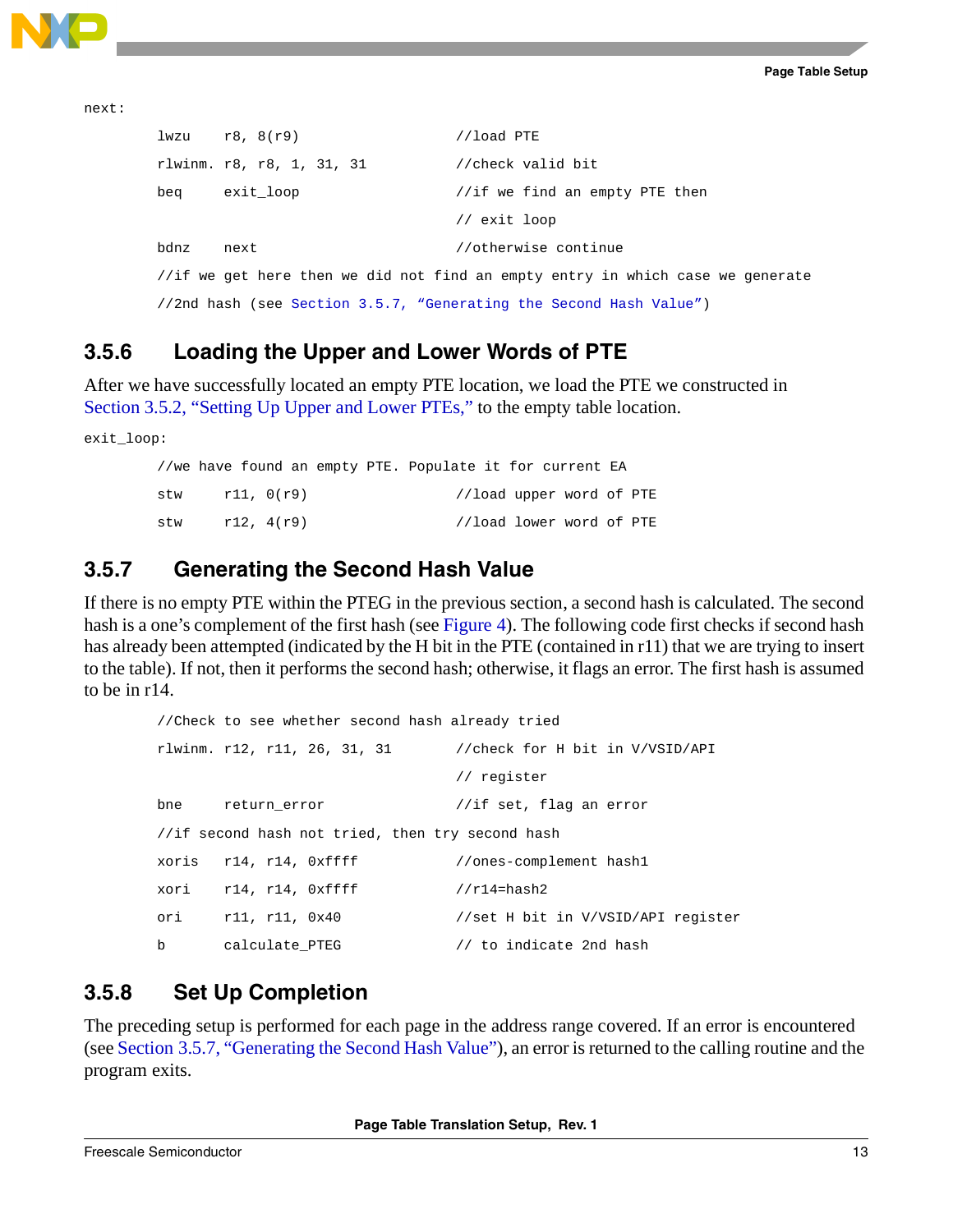

# <span id="page-13-0"></span>**4 Exception Handling**

### **4.1 TLB Miss Exception Handling**

The MPC755, MPC744x, and MPC745x have a feature in which software table search is enabled or disabled; in MPC603e and other processors with the MPC603e core, hardware table search is not supported. When software table search is enabled and memory access does not hit on the on-chip TLBs or BATs, the processor generates one of the TLB exception handlers. Instruction TLB miss exception (offset 0x1000) is generated when an instruction access can't be translated; data TLB load miss exception (offset 0x1100) is generated when a data load access cannot be translated and data TLB store miss exception (offset 0x1200) is generated when a data store access can't be translated by the on-chip TLBs or BAT registers or the C bit in a PTE needed to be updated. The system software needs to search for a PTE from memory and load an on-chip TLB as well as update the R and C bits of the PTE. For details please read the respective user's manuals for the processors. The exception handling routines are described in Figures 5-16 and 5-17 of the *MPC603e RISC Microprocessor User's Manual* and Figures 5-33, 5-34 and 5-35 of the *MPC7450 RISC Microprocessor Family User's Manual*.

The MPC603e (and other processors with the MPC603 core) set the MSR[TGPR] bit after taking a TLB miss exception. This bit maps four special purpose registers TGPR0-TGPR3 to GPR0-GPR3. TGPR0-TGPR3 are accessed through GPR0-GPR3 and are used as temporary registers for use in the exception handler. With the TGPR bit set, software cannot access GPR0-GPR3. Using GPR4-GPR31 results in indeterminate behavior. For inter-processor compatibility purposes this feature was not used in writing the code below. For code compactness (i.e. to get the same code to work on all the processors), the MSR[TGPR] bit is cleared immediately after a TLB miss exception as follows:

```
mfmsr r3
oris r3, r3, 0x0002
xoris r3, r3, 0x0002
mtmsr r3
```
R3 (GPR3) should be saved *after* the MSR bit is cleared. Saving it before the bit is cleared only results in saving the TGPR3 register.

The following code shows the implementation of the exception handling for the TLB miss exception. Before it gets to this routine, r23 is loaded with the contents of the DMISS register (or TLBMISS for MPC744x/MPC745x), r24 is loaded with DCMP (or PTEHI for MPC744x/MPC745x), and r25 is loaded with RPA (or PTELO for MPC744x/MPC745x). See the processor's user's manual for details on what these registers mean. These registers are also discussed in *TLB Translation for the MPC603e/MPC755* (AN2795) and *TLB Translation for the MPC745x/MPC744x* (AN2796).

//ITLB miss exception for processors with software table search

// enabled - in these routines ex\_type holds the exception offset

do\_TLB:

| mr | r3, r23  | //get EA of miss     |
|----|----------|----------------------|
| 1i | r4. 1    | //try 1st hash first |
| b1 | get pteg | //get pteg address   |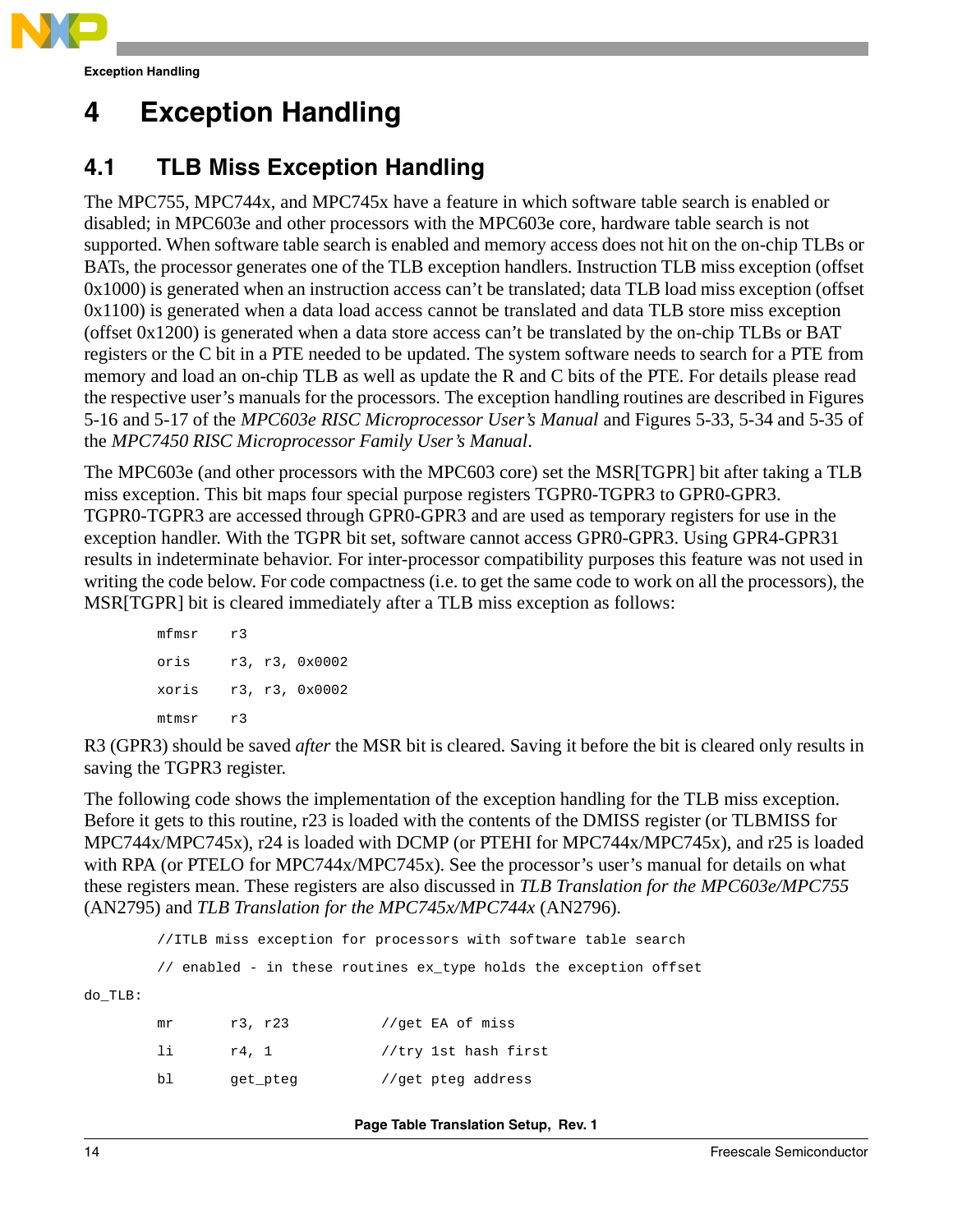

|           | mr                 | r5, r24                                         | //get cmp value                            |
|-----------|--------------------|-------------------------------------------------|--------------------------------------------|
|           |                    |                                                 |                                            |
|           | $1$ i $r4, 8$      |                                                 | //load counter                             |
|           | mtctr r4           |                                                 | //load counter                             |
|           |                    | subi r3, r3, 8                                  | //pre-decrement pteg pointer               |
| next1:    |                    |                                                 |                                            |
|           |                    | $1$ wzu $r4$ , $8(r3)$                          | //get pte                                  |
|           | cmpw               | r4, r5                                          | //compare with compare value               |
|           | beq                | got_pte                                         |                                            |
|           | bdnz               | nextl                                           |                                            |
|           |                    | //if we get here first, then hash has failed    |                                            |
|           | mr                 | r3, r23                                         | //get EA of miss                           |
|           | li —               | r4, 2                                           | //try 2nd hash                             |
|           | bl                 | get_pteg                                        |                                            |
|           | mr                 | r5, r24                                         | //get cmp value                            |
|           |                    |                                                 |                                            |
|           | $1$ i $r4, 8$      |                                                 | //load counter                             |
|           | mtctr              | r4                                              | //load counter                             |
|           |                    | subi r3, r3, 8                                  | //pre-decrement pteg pointer               |
| $next2$ : |                    |                                                 |                                            |
|           |                    | $1$ wzu $r4$ , $8(r3)$                          | //get pte                                  |
|           | cmpw               | r4, r5                                          | //compare with compare value               |
|           | beq got_pte        |                                                 |                                            |
|           | bdnz               | next2                                           |                                            |
|           |                    | // if we get here, then both hashes have failed |                                            |
|           | b                  | quit_gracefully //page fault case               |                                            |
| got_pte:  |                    |                                                 |                                            |
|           |                    | //read lower pte from memory                    |                                            |
|           |                    | $1wz$ $r5, 4(r3)$                               |                                            |
|           |                    |                                                 |                                            |
|           | //set R bit in pte |                                                 |                                            |
|           | ori                | r5, r5, 0x100                                   |                                            |
|           |                    |                                                 |                                            |
|           | lis                |                                                 | r4, ex_type@h // get high order address    |
|           | ori                |                                                 | r4, r4, ex_type@l // get low order address |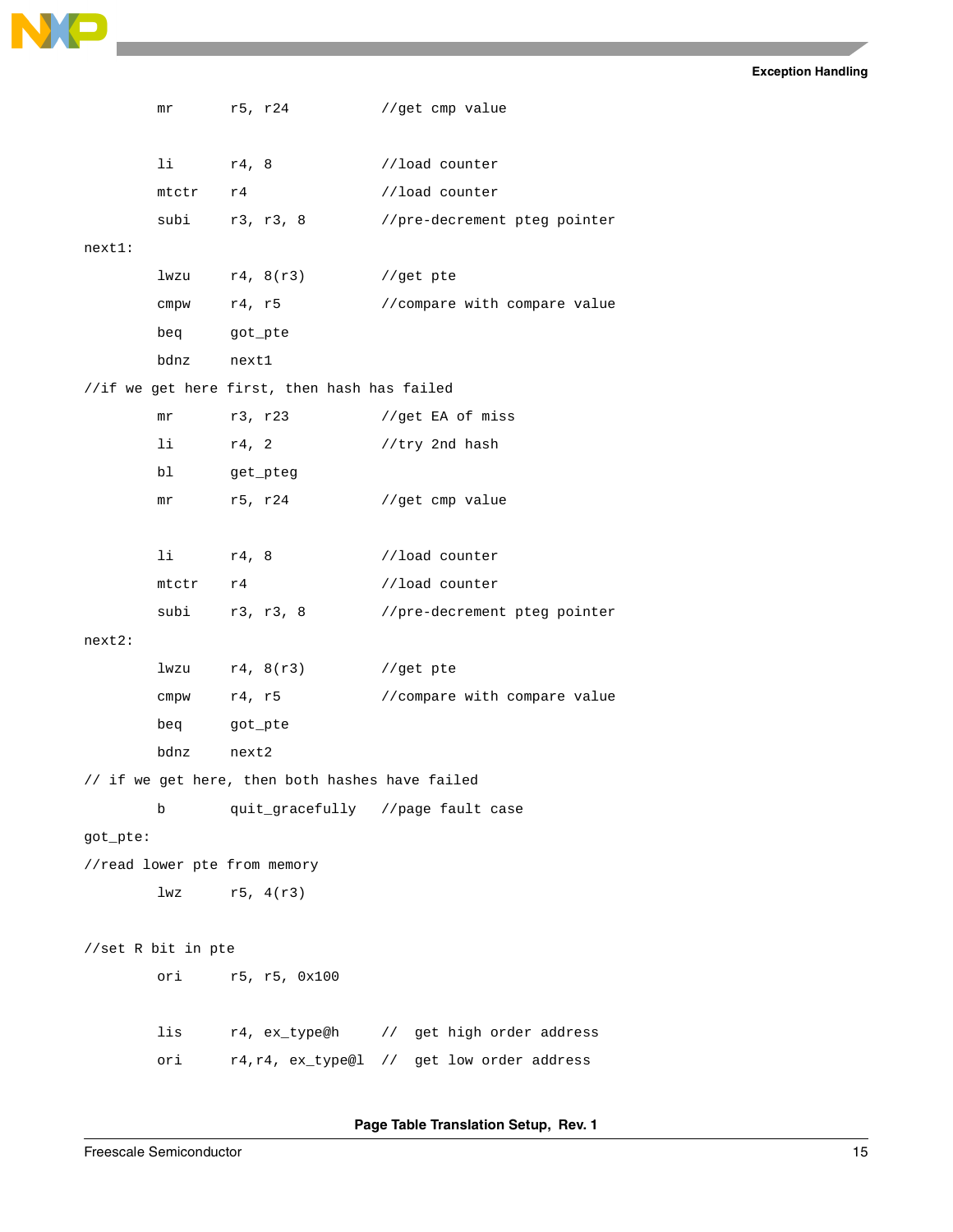

```
lwz r4,0(r4) // load the exception type
        cmpwi r4, 0x1000 // is this an ITLB miss?
       bne ignore_G_bit // if not (i.e. this is
                                // DTLBS or DTLBL), then ignore G bit
        //check G bit for ITLB misses
       rlwinm. r6, r5, 29, 31, 31//check G bit for ITLB miss
       bne quit_gracefully //if G bit set, then it is a page protection
                                //violation
ignore_G_bit:
       cmpwi r4, 0x1200 // is this a DTLB Store miss?
       bne cont_TLB_handle // if not DTLBS (i.e. this is
                                // DTLBL), then don't check/set C bit
                                // also don't check for page violations
       rlwinm. r6, r5, 25, 31, 31//check C bit
       bne skip_pte_update //if set,then no need to check/update
                                // other bits of pte
        //check for page violations (PP bits) for DTLB store miss
       rlwinm. r4, r5, 31, 31, 31//if PP=0x check SRR1[KEY]
       beq check_SRR1_key
       rlwinm. r4, r5, 0, 30, 31 //if PP=11, then it is page protection
       cmpwi r4, 0x3 //violation
       beq quit_gracefully
       //set C bit in pte for DTLBS (DTLB store)
       ori r5, r5, 0x80 //there is no violation, continue
       b cont_TLB_handle
check_SRR1_key:
       mfsrr1 r4
       rlwinm. r4, r4, 13, 31, 31
       beq quit_gracefully //page protection violation if
```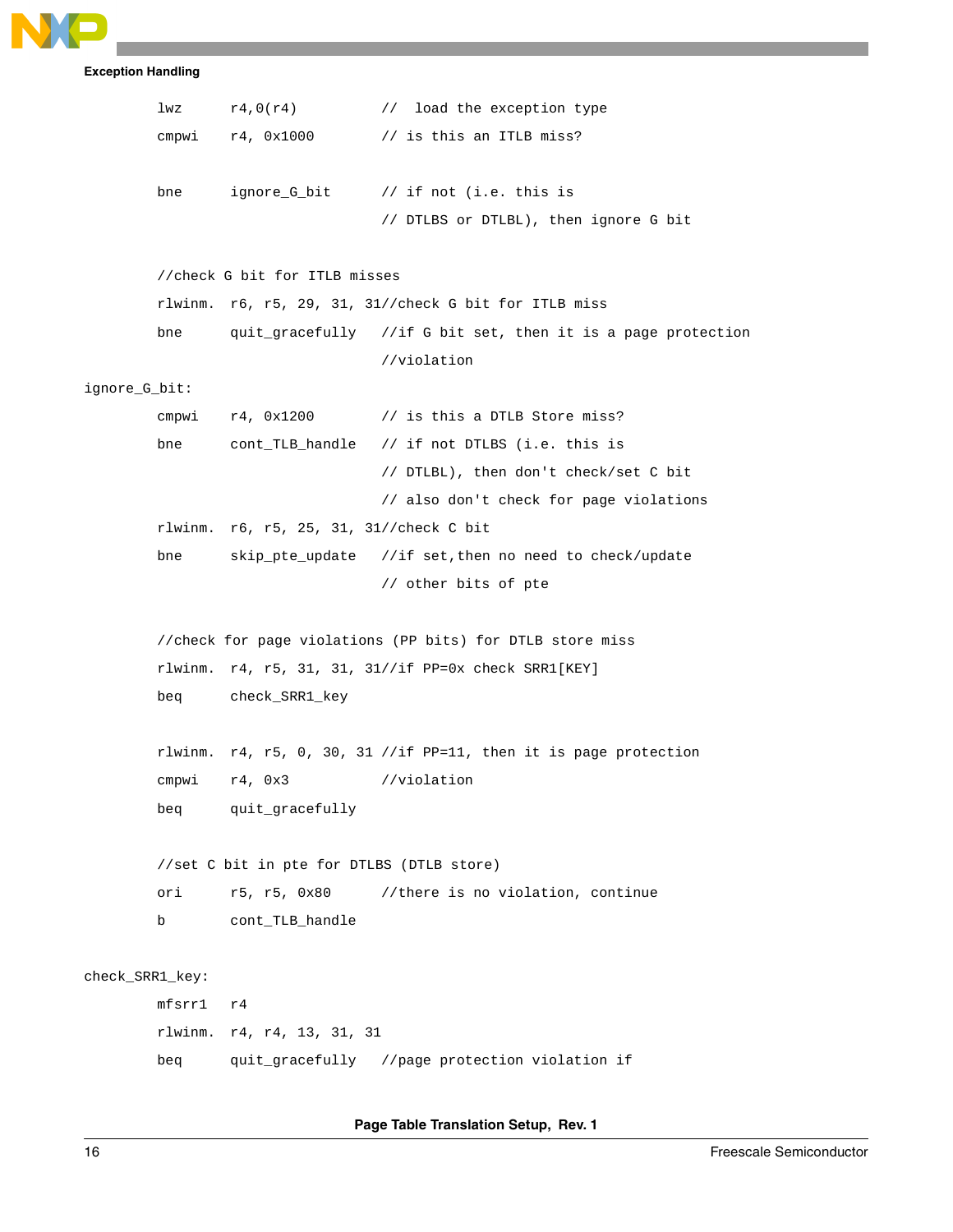

```
// PP=0x and SRR1[KEY]=1
```
#### cont\_TLB\_handle:

```
//store pte to page table in memory & rpa
stw r5, 4(r3)
//dcbf 0, r3
```
#### skip\_pte\_update:

```
//if this is 603e or 755 store to rpa otherwise store to ptelo
mfspr r9,287 //Only use upper half of PVR
rlwinm r9,r9,16,16,31
```

```
cmpli cr0,0,r9,0x6 //Is this an MPC603? (i.e. PVR = 0x0006_nnnn)
beq store_to_rpa
cmpli 0,0,r9,0x0008 //Is this MPC750/MPC755?
beq store_to_rpa
cmpli cr0,0,r9,0x81 //Is this an MPC8240? (i.e. PVR = 0x0081_nnnn)
beq store_to_rpa
cmpli cr0,0,r9,0x8081 //Is this an MPC8245? (i.e. PVR = 0x8081_nnnn)
beq store_to_rpa
```

```
mtspr ptelo, r5
```

```
b skip_rpa
```
#### store\_to\_rpa:

mtspr rpa, r5

#### skip\_rpa:

```
//get ready for tlbld/tlbli
mr r3, r23 //get miss address
//if this is an ITLB miss, then do tlbli otherwise do tlbld
```
lis r4, ex\_type@h // get high order address ori r4,r4, ex\_type@l // get low order address lwz r4,0(r4) // load the exception type cmpwi  $r4$ ,  $0x1000$  // is this a DTLB load miss?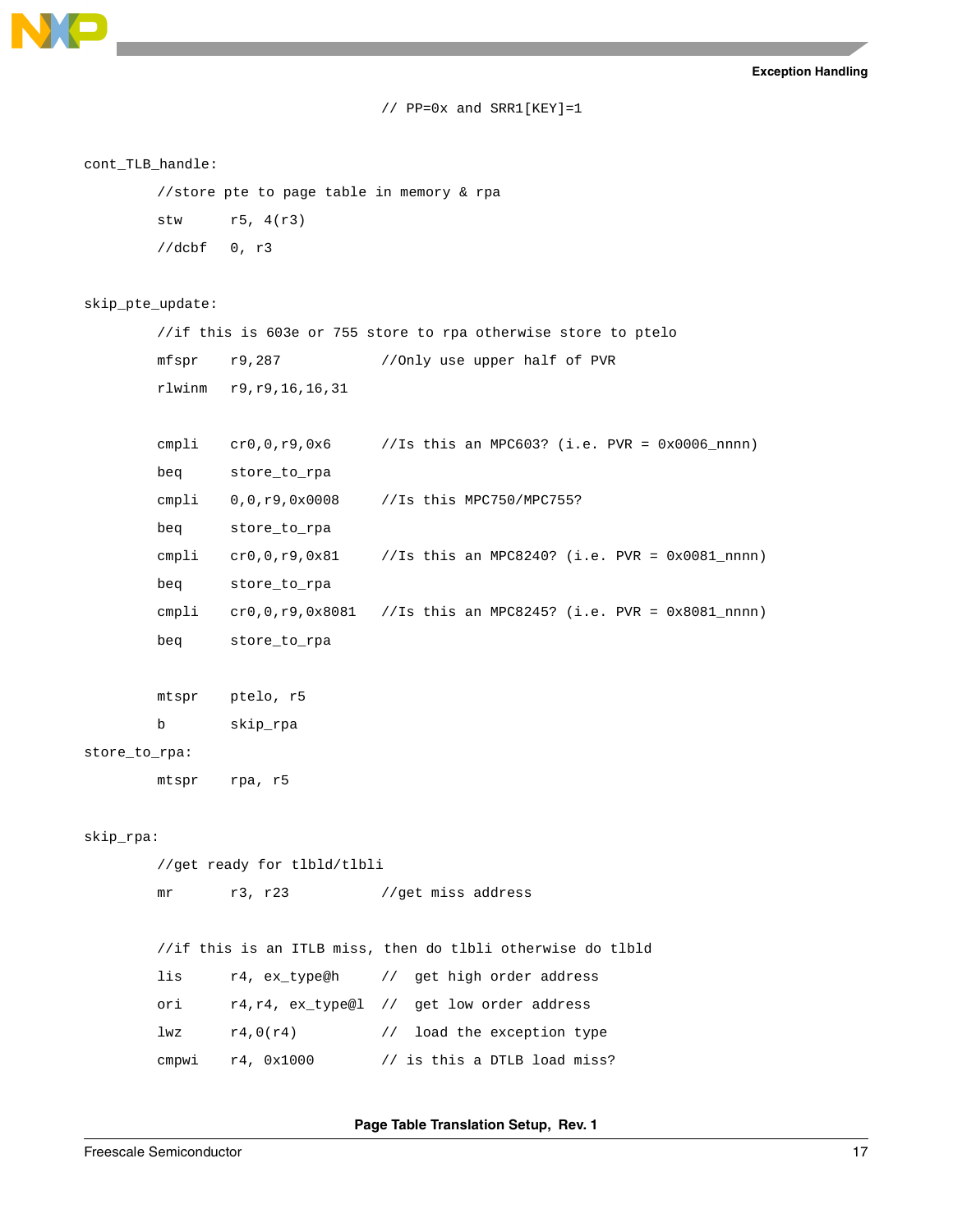```
Exception Handling
```

| bne   | do_tlbld     |              |
|-------|--------------|--------------|
| sync  |              |              |
| tlbie | r3           | //invalidate |
| sync  |              |              |
| tlbli | r3           | //load       |
| sync  |              |              |
| b     | cont_restore |              |
|       |              |              |

do\_tlbld:

| sync  |    |              |
|-------|----|--------------|
| tlbie | r3 | //invalidate |
| sync  |    |              |
| tlbld | r3 | //load       |
| sync  |    |              |

The get\_pteg routine returns the address of the PTEG given data or instruction address and the desired hash function (1 or 2). The MPC603e implements HASH1 and HASH2 registers for this purpose (that is, to hold PTEG address for first-hash and second-hash values respectively), but, for the sake of inter-processor compatibility and simplicity, the registers were not used here. Likewise, the MPC755 and MPC745x/MPC744x implement similar registers. The get\_pteg routine is provided next.

//////////////////////////////////////////////////////////

```
// get_pteg
       // Returns the pteg location for a given address and
       // either the first or second hash
       // input: r3 = effective address
       // r4 = 1 or 2 to indicate desired hash
       // output: r3 = pteg address
       // uses: r17
       /////////////////////////////////////////////////////////
       .global get_pteg
get_pteg:
       mflr r17
       bl setup_upm
       bl translation_off
```
bl generate\_hash

cmpwi r4, 1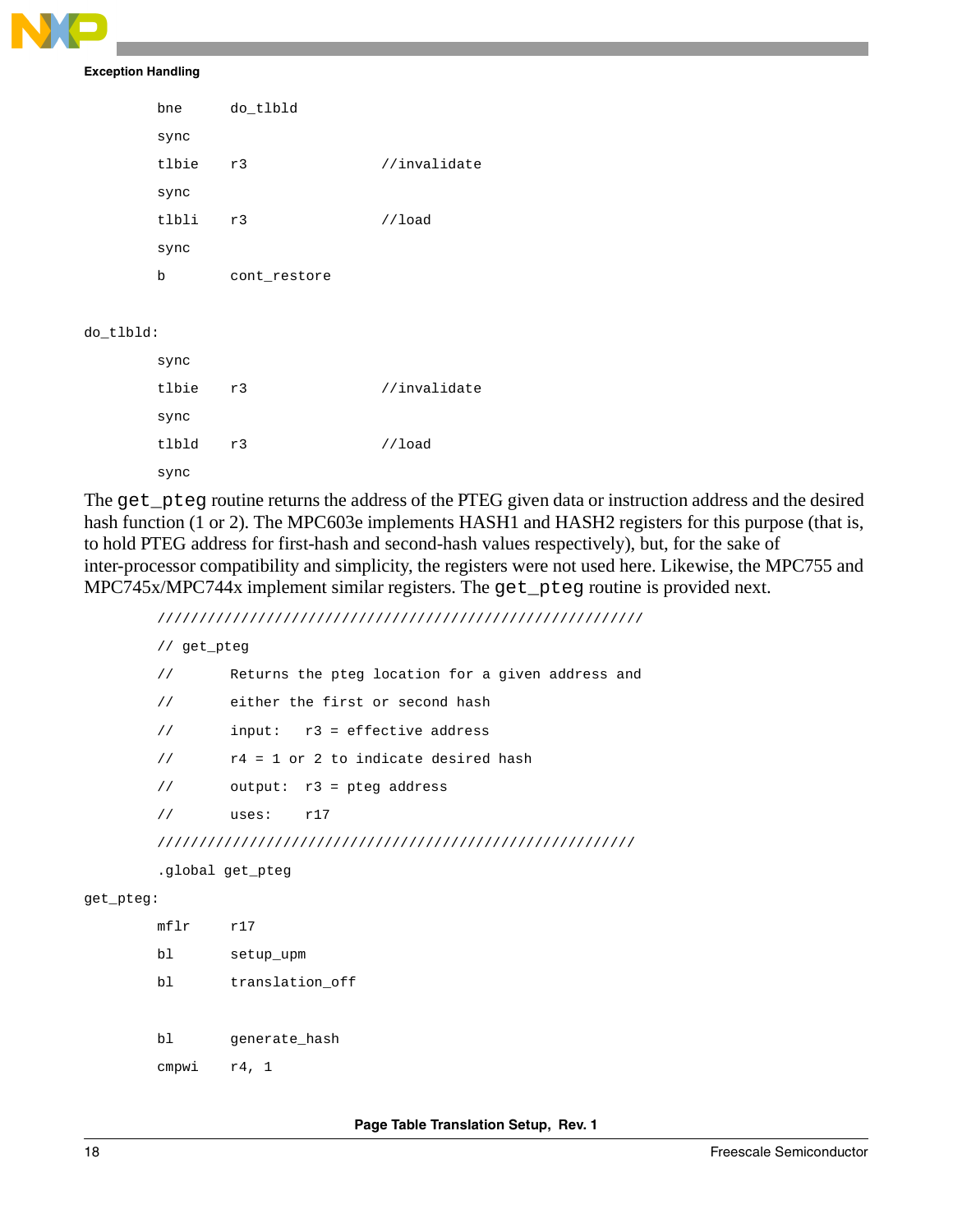

```
bnel flip_hash
bl calculate_pteg
mr r3, r9
bl restore_msr
mtlr r17
blr
```
### <span id="page-18-0"></span>**4.2 DSI/ISI Exception Handling for On-Demand Paging**

DSI or ISI exception occurs for a memory access that cannot be translated through BATs and page tables. For on-demand paging, a PTE is allocated for the missing address at run time after taking the DSI or ISI exception. The exception handler needs to find a spot for the new PTE in the page table. If there is no free PTE in all the 16 PTE locations (8 generated from the first hash and 8 from the second), an entry is cast out from the table. To minimize memory activity, a PTE (and a corresponding page) that is not modified is selected as a victim PTE to be cast out. If all the 16 PTEs are modified, the last one is flushed from memory to disk. The source code to do the exception handling for DINK is shown below.

```
// On-demand page:
// If this is a DSI exception in user code, allocate a page table
// translation for the exception on the fly and continue.
// if we get to this point of the program we have run into exception while
// running user code
#ifdef ON DEMAND PAGE
       mfdar r3 //setup translation for current page
       li r4, 0x0fff
       andc r3, r3, r4 //start addr = rounded down to page boundary
       //check if current page is within the memory size
       lis r4, memSize@h
       ori r4, r4, memSize@l
       lwz r4, 0(r4)cmpw r3, r4
       bgt quit_dsi //if greater than memSize quit
       addi r4, r3, 0x1000 //end addr = srr0+4k
       li r5, 0 //wimg=0
       bl pte_load
       cmpwi r3, 1
       bne quit_gracefully //pte_load success
```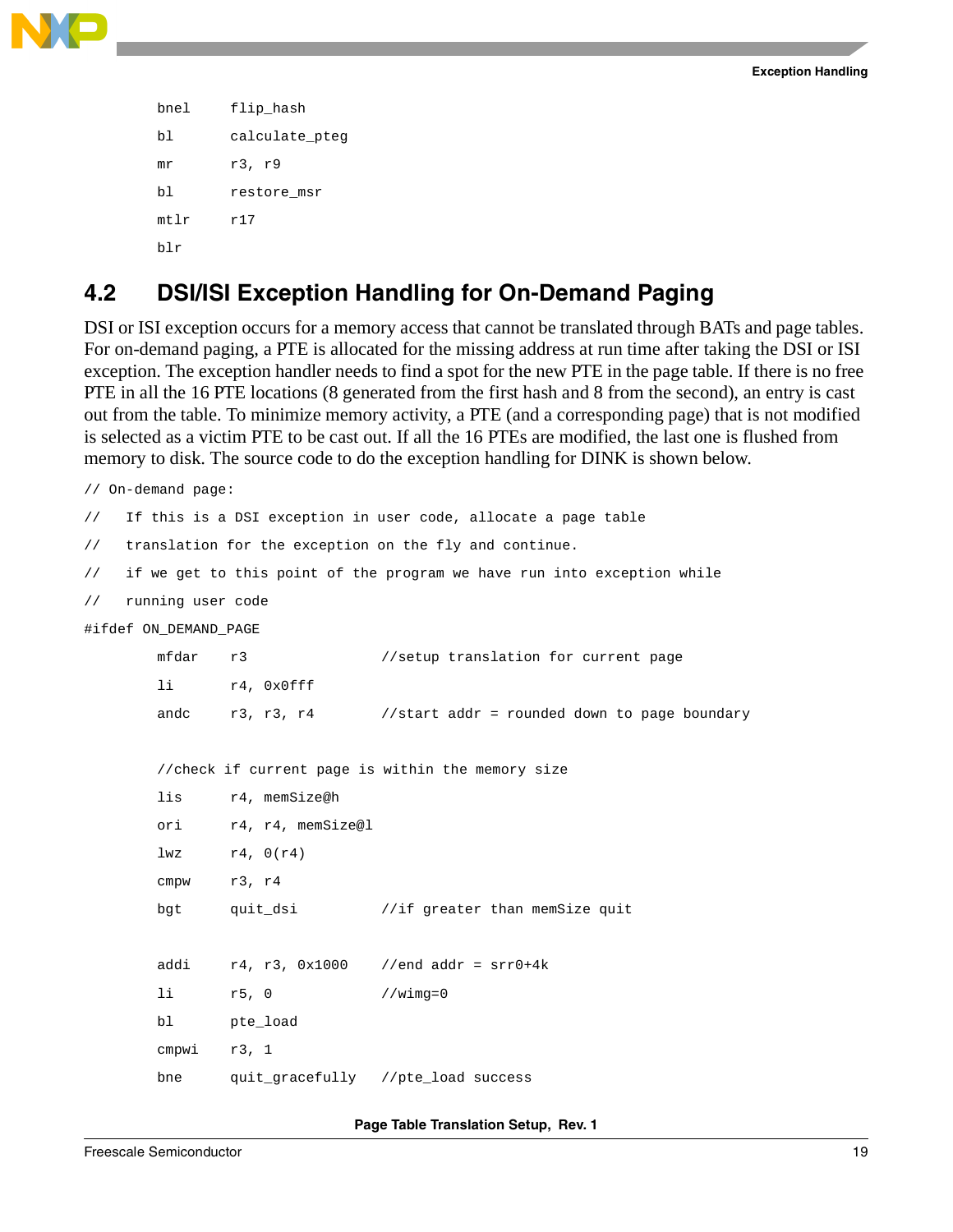

```
mfdar r3 //on failure try replacing a page
li r4, 0x0fff
andc r3, r3, r4
addi r4, r3, 0x1000
li r5, 0
bl replace_pte
```
quit\_dsi:

The restore\_to\_user routine restores register values from the user programming model to the hardware registers. PTE\_load is the code provided in [Section 3, "Page Table Setup](#page-2-0)." replace\_pte is similar to pte\_load with the main difference that it looks for unmodified PTE within 16 PTEs: 8 from the first hash and the rest from the second hash. The routine assumes that all 16 PTE locations are occupied by valid PTEs mainly because it is called after PTE\_load has returned an error indicating no free PTE. replace\_pte is written as follows where the various "branch and link" (bl) instructions are linking to code as described in various sections of [Section 3, "Page Table Setup](#page-2-0)."

```
//////////////////////////////////////////////////////////
       // replace_pte
        // Creates a PTE for an address by casting out another
        \frac{1}{2} PTE.
        // input: r3 = address that needs a PTE
        \frac{1}{1} r4 = wimg
       // output: none
       //////////////////////////////////////////////////////////
        .global replace_pte
replace_pte:
       mflr r17
       bl prolog //turn off translation & set pointer to user prog model
       bl generate_hash //see Section 3.5.3, "Generating the First Hash Value"
       bl construct_upper_pte 
                                //see Section 3.5.2, "Setting Up Upper and Lower PTEs"
calculate_PTEG2:
       bl calculate_pteg //see Section 3.5.4, "Calculating the PTEG Address"
       bl search_pteg_for_cast //see below
       cmpwi r8, 0
       bne cont_1sthash2
```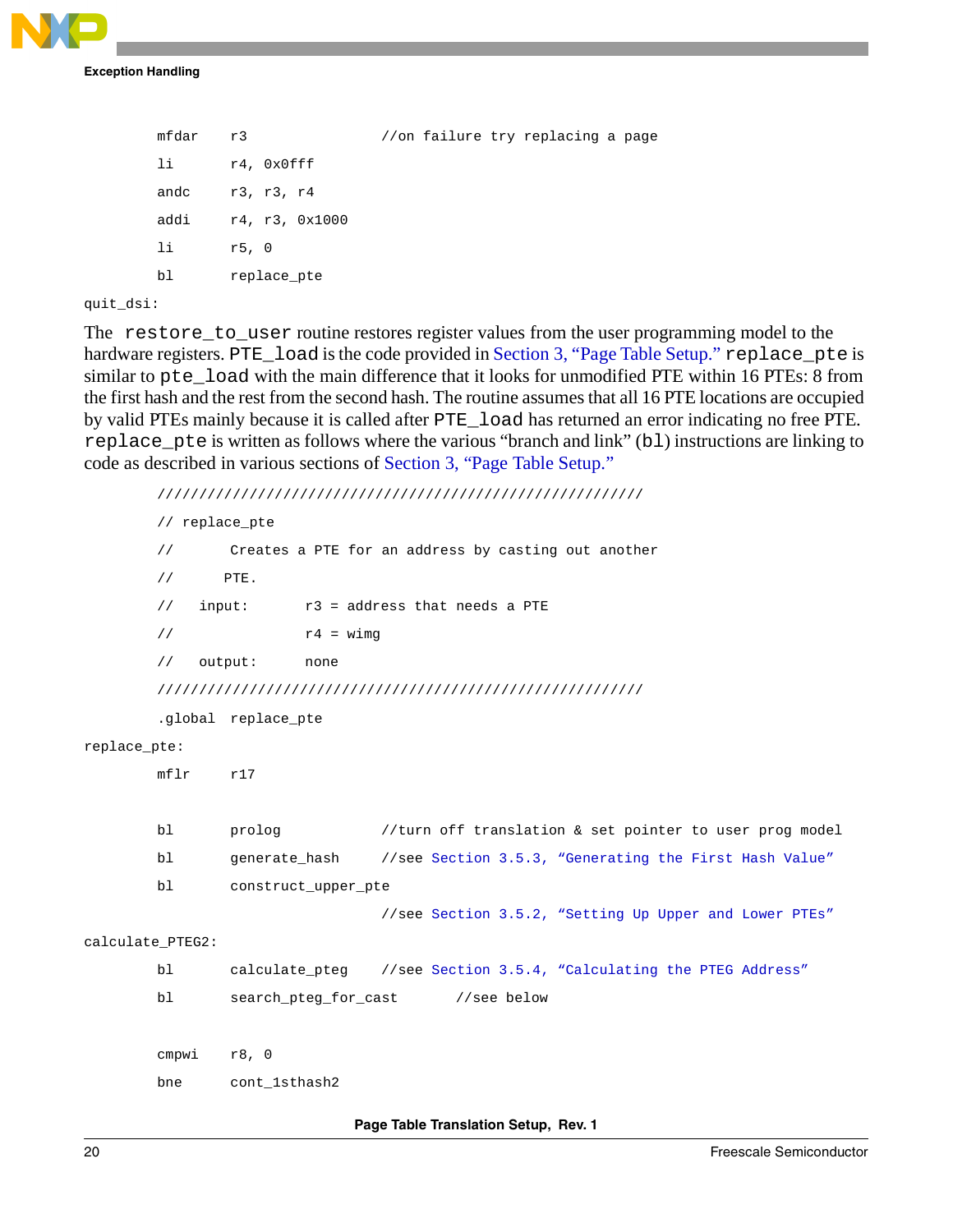```
Exception Handling
```

```
//try 2nd hash
       bl flip_hash //see Section 3.5.7, "Generating the Second Hash Value"
       b calculate_PTEG2
cont_1sthash2:
       cmpwi r8, 1
       bne populate //see below
       //if we get here all 16 PTEs are valid, and modified. We need
       //to flush out the last of these 16 PTEs to (simulated) disk
       //extract lower PTE
       lwz r6, 4(r9)//extract real page address (don't know how I can get the effective
       // or virtual page address since I don't have the hash value).
       // When we flush, we should translate the real page address to 
       // virutal (effective) address
       rlwinm r6, r6, 0, 0, 19
       //flush page
       //Now we flush this modified page to disk
       bl flush_page_to_disk //this depends on system (not implemented)
populate:
       //populate the pte for the new page
       mr r5, r4
       bl populate_pte
       bl epilog //turn on translationmtlr r17
       blr
```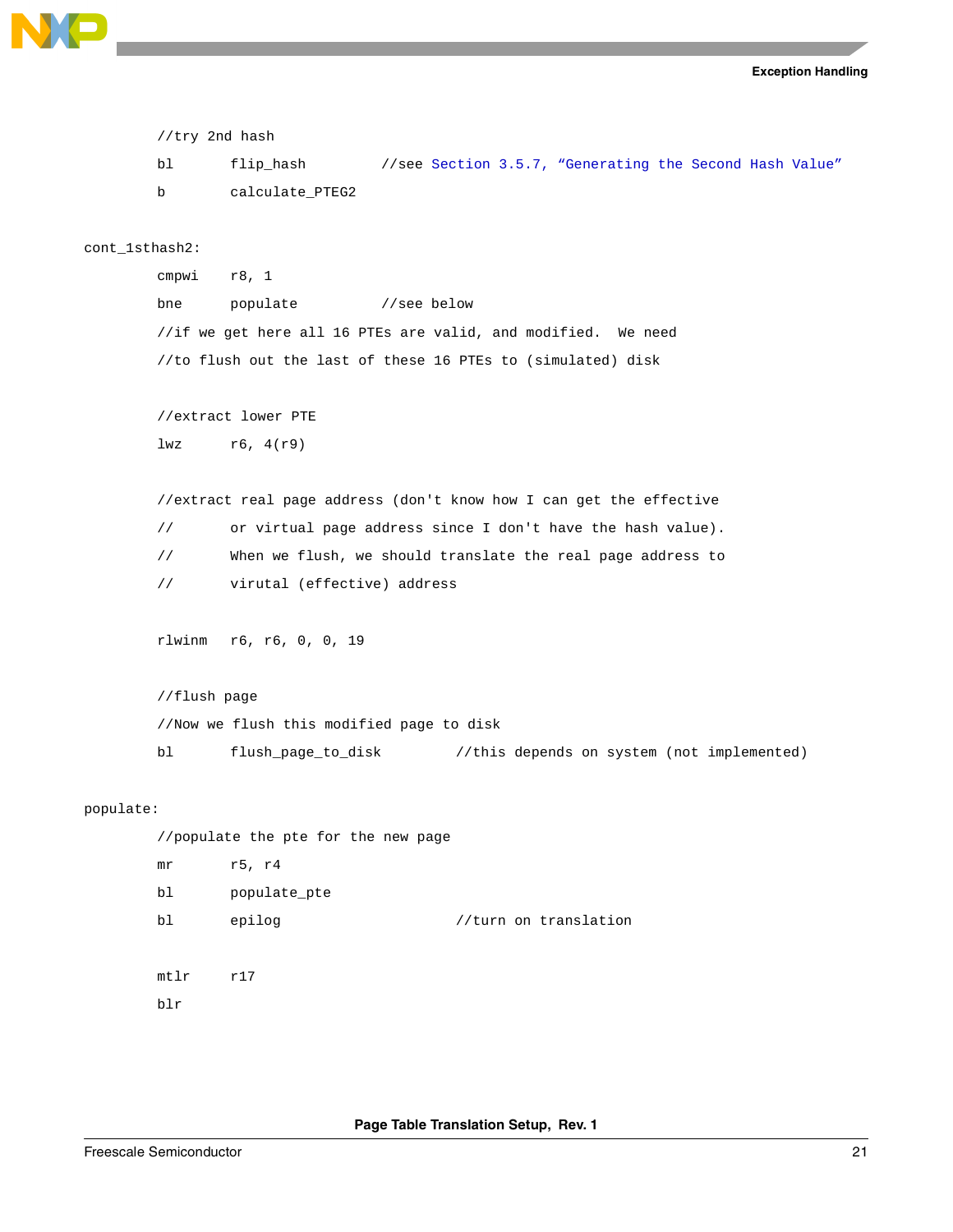The search\_pteg\_for\_cast routine looks for an unmodified PTE. The source code is provided below:

```
//search pteg for cast
       // This is the same as search_pteg but instead of searching for an
       // empty entry it looks for an unchanged (C bit cleared) entry
       // for replacement
       // input:r9 = pteg address, r11 = upper PTE, r14 = hash
       // output:r9 = pte address, r8 = 1 on error
       // uses:r10, r12
search_pteg_for_cast:
       //search for an entry within the 8 PTEs in the PTEG
       subi r9, r9, 8 //pre-decrement r9 for PTE search
       li r10, 8
       mtctr r10
next2:
       lwzu r8, 8(r9) //load PTE
       rlwinm. r8, r8, 25, 31, 31 //check changed bit
       beq pteg_success2 //if we find unchanged PTE then 
                                     // exit loop
       bdnz next2 //otherwise continue
       //we have exhausted the list. Let's see if we have already tried 
       //second hash
       rlwinm. r12, r11, 26, 31, 31 //check for H bit in V/VSID/API 
                                     // register
       bne pteg_failure2 //if set flag an error
       1i r8, 0 //try 2nd hash
       blr 
pteg_failure2:
       li r8, 1
       blr
pteg_success2:
       li r8, 2
       blr
```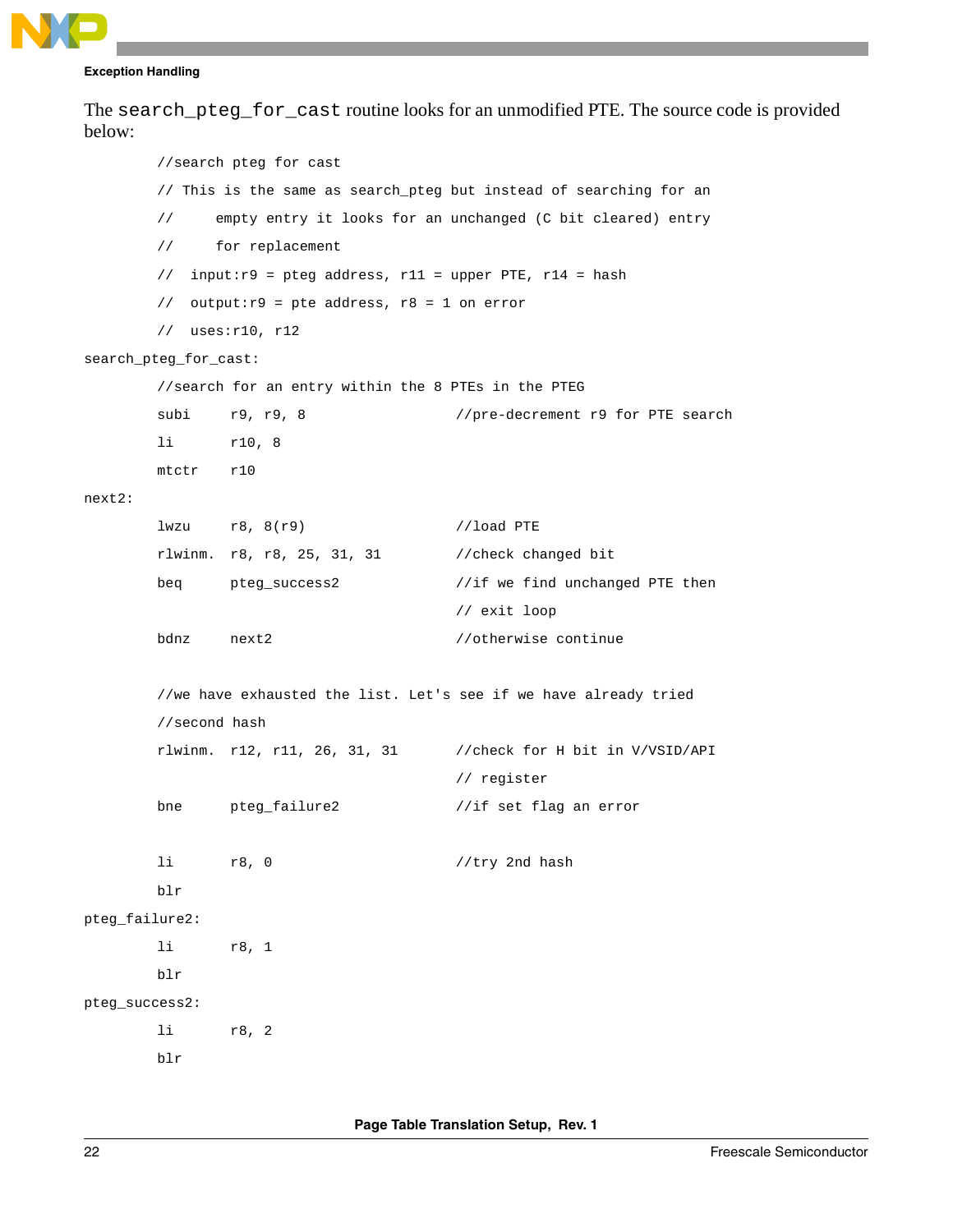

The routine has three return values. On successfully finding an unmodified page, it returns a 2. If the first hash fails, it returns a 0. If both the first and second hashes fail, it returns a 1. In all cases, the routine also returns a pointer to the victim PTE in r9.

# <span id="page-22-0"></span>**5 Revision History**

<span id="page-22-1"></span>[Table 2](#page-22-1) provides a revision history for this application note.

### **Table 2. Document Revision History**

| Rev.<br><b>Number</b> | Date    | <b>Substantive Change(s)</b>                                                                     |
|-----------------------|---------|--------------------------------------------------------------------------------------------------|
|                       | 08/2010 | In Section 4.2, "DSI/ISI Exception Handling for On-Demand Paging," changed $mfsrr0$ to $mfdar$ . |
|                       | 10/2004 | Initial public release                                                                           |